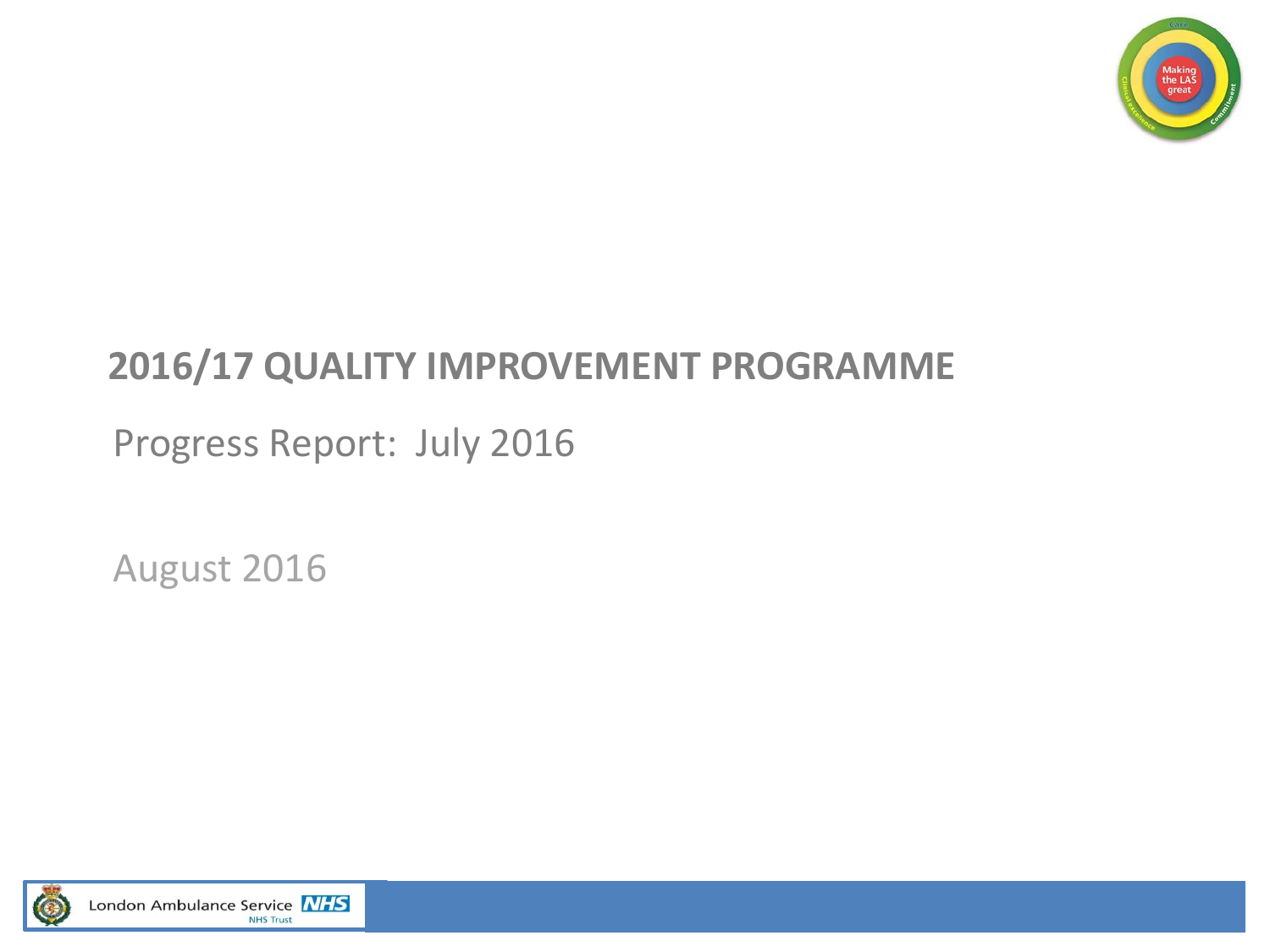### **CONTENTS**



| 1. Executive Summary                                                                                                                                                                                                              |                           |
|-----------------------------------------------------------------------------------------------------------------------------------------------------------------------------------------------------------------------------------|---------------------------|
| 2. Programme Summary                                                                                                                                                                                                              |                           |
| 3. Workstream progress reports<br>4.1 Making the LAS a great place to work<br>4.2 Achieving good governance<br>4.3 Improving patient experience<br>4.4 Improving environment and resources<br>4.5 Taking pride and responsibility | 6<br>10<br>13<br>16<br>19 |
|                                                                                                                                                                                                                                   |                           |

### 4. Programme Risks and Issues 22

*Project Delivery Project Performance All scheduled activities have been completed The scheduled activities are on track for completion by the due date Performance has been met or is over 95% towards the agreed trajectory / target The scheduled activities have been delayed and are no more than 4 weeks Performance is between 85-95% towards the agreed trajectory / target The scheduled activities are at risk and have delays over 4 weeks Performance is below 85% of the agreed trajectory / target Definitions*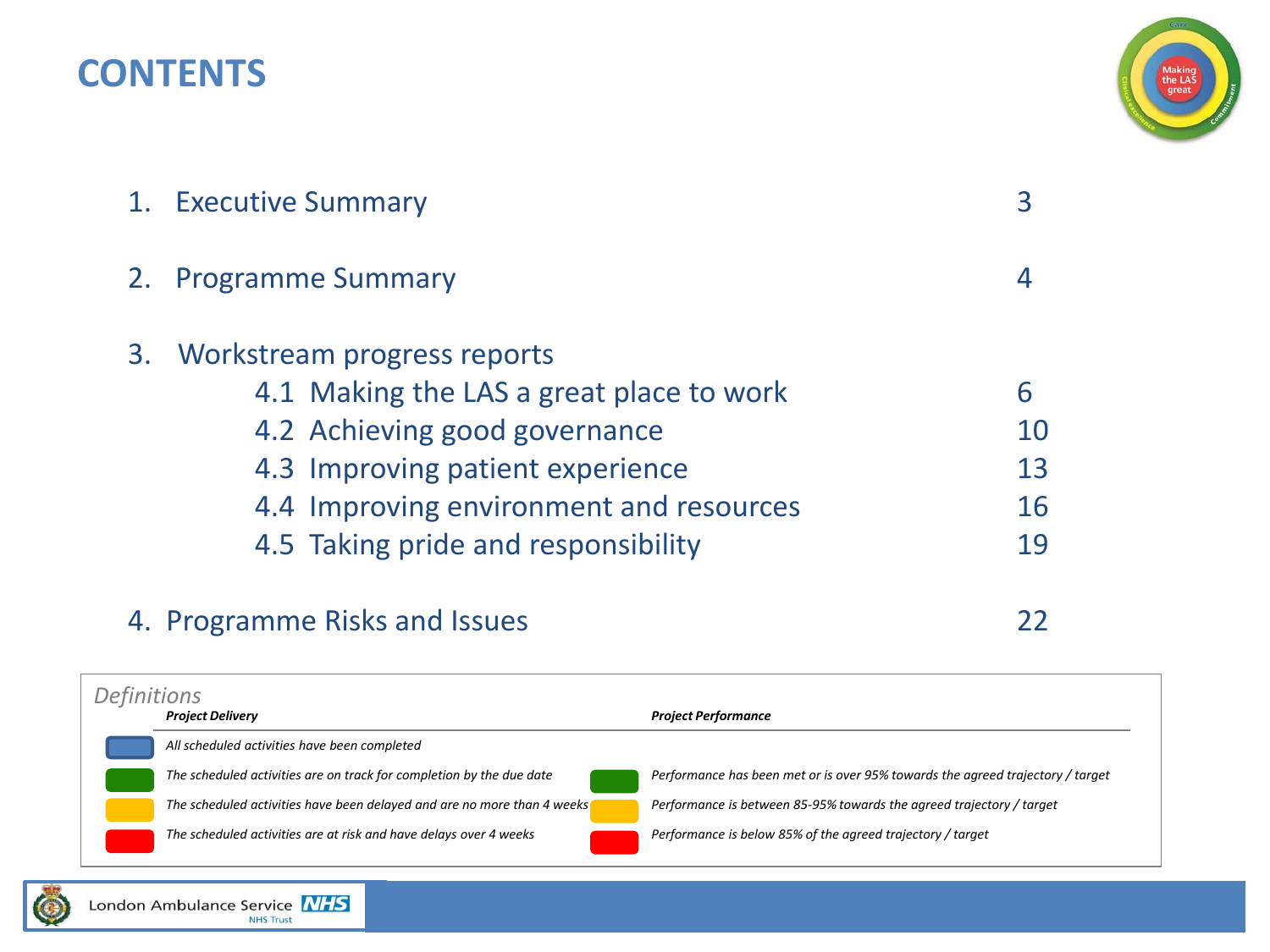### **EXECUTIVE SUMMARY**  July 2016



### **Progress this month**

- There has been steady progress made on the programme during July resulting in 13 out of 17 activities delivered, with 76% of scheduled activities completed.
- NHSI conducted a review on progress made against recommendations from the June 2015 CQC inspection . The review consisted of; a review of data and documentation, site visit, focus groups and ride-outs on emergency response vehicles and patient transportation.
- The activities that are delayed or reporting at risk relate to:
- Design and deliver sector based sessions to engage staff on the design of the LAS staff charter A change request for a staff behaviour model instead of a staff charter will be submitted with an expected delivery date of Jan 2017.
- Complete a strategic risk review of the Trust risk register This was not completed at the Board Strategy meeting in June and will now take place on 6<sup>th</sup> September at the Trust Board Session.
- Roll out pilot of pan-London process for pre-booking palliative care patients Due to the CQC visit, the roll out of the pilot will now commence in August. This delay is unlikely to have an impact on the other milestones in this project .
- Development of the quality and clinical strategy there will be a delay in the development of this strategy to ensure it aligns with external strategies.

| <b>Theme</b>                        | <b>Executive Director</b> | #<br><b>Complete</b> | %<br><b>Complete</b> | <b>RAG</b> |
|-------------------------------------|---------------------------|----------------------|----------------------|------------|
| Making LAS a great place to work    | Karen Broughton           | 4/5                  | 80%                  |            |
| Achieving good governance           | Sandra Adams              | 3/4                  | 75%                  |            |
| Improving patient experience        | <b>Briony Sloper</b>      | 2/3                  | 67%                  |            |
| Improving environment and resources | <b>Andrew Grimshaw</b>    | 3/3                  | 100%                 |            |
| Taking pride and responsibility     | <b>Fenella Wrigley</b>    | 1/2                  | 50%                  |            |

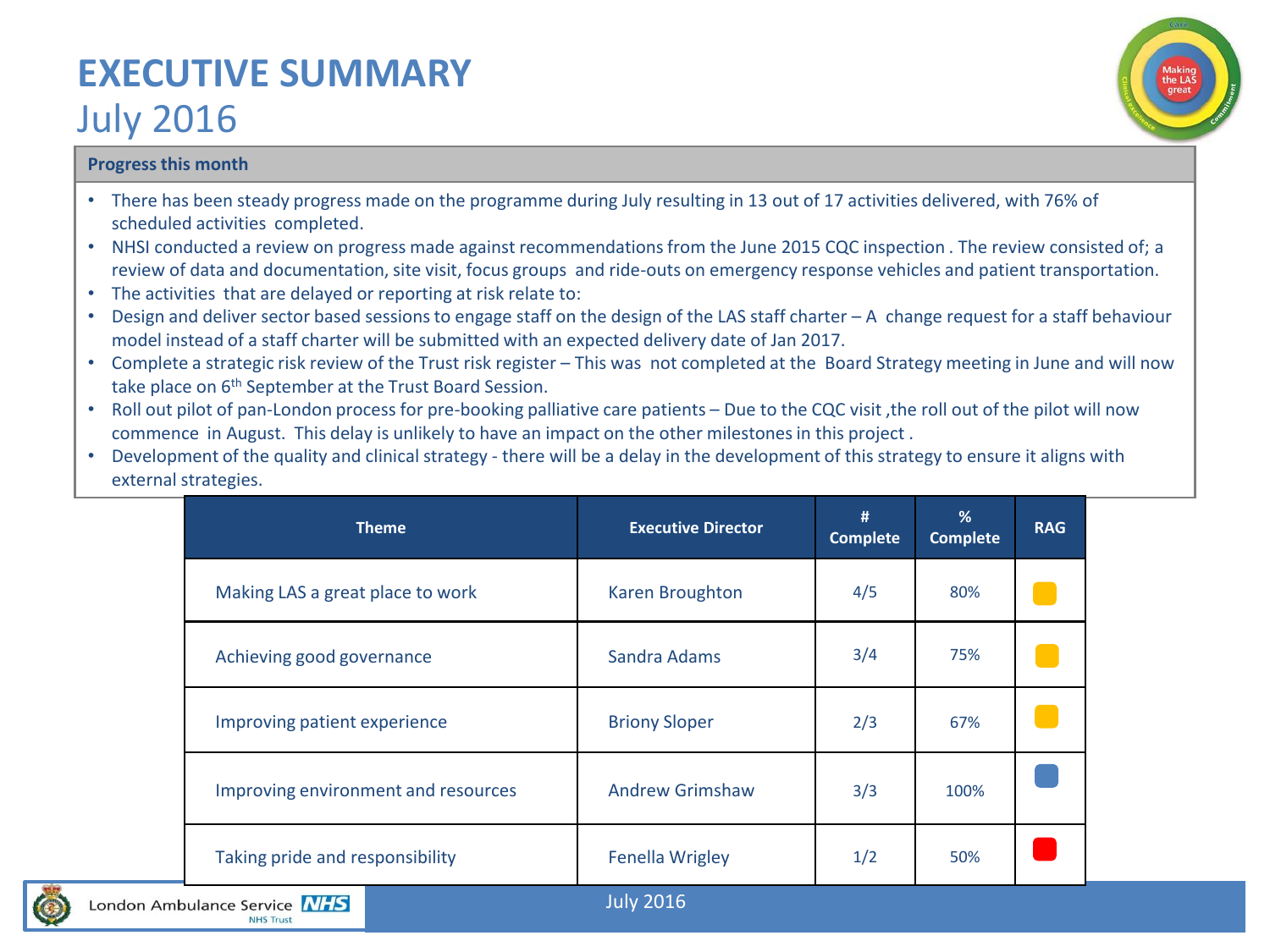### **PROGRAMME SUMMARY** Forecast View



#### **Programme:**

- There are very few activities to be delivered in August which will enable project teams to focus on delivering the high number of activities in September.
- There was a review in first half 2016 to look at adjusting resources to deliver the QIP programme as it moves into Phase 2. Phase 2 will focus on preparing for re-inspection and embed a robust assurance function within PMO. Head of assurance is now in place and a PMO Manager will start in August. Recruitment is on-going for the other vacancies in the programme delivery support team with a fully resourced team expected to be in place by the end of September.
- CQRG have requested a deep dive review on Theme 2 Achieving Good Governance in September. The specific areas within this theme that CQRG would like the project team to focus on is still to be confirmed.
- Develop and create an action plan for the Clinical review.

|                                               |                                     |          | August 2016    |              |         | September 2016 |          |              |         |  |
|-----------------------------------------------|-------------------------------------|----------|----------------|--------------|---------|----------------|----------|--------------|---------|--|
| <b>Theme</b>                                  | <b>Executive</b><br><b>Director</b> | Complete | On Track       | Delayed      | At Risk | Complete<br>I  | On Track | Delayed      | At Risk |  |
| <b>Making LAS a</b><br>great place to<br>work | Karen<br><b>Broughton</b>           |          |                | $\mathbf{1}$ |         |                | 6        |              |         |  |
| Achieving good<br>governance                  | Sandra<br><b>Adams</b>              |          | $\overline{2}$ |              |         |                | 9        | $\mathbf{1}$ |         |  |
| Improving<br>patient<br>experience            | <b>Briony</b><br>Sloper             |          |                |              |         |                | 3        |              |         |  |
| Improving<br>environment<br>and resources     | Andrew<br>Grimshaw                  |          |                |              |         |                | 8        |              |         |  |
| <b>Taking pride</b><br>and<br>responsibility  | Fenella<br>Wrigley                  |          |                |              |         |                | 6        |              |         |  |
|                                               | <b>Total</b>                        |          | $\overline{2}$ | $\mathbf{1}$ |         |                | 32       | 1            |         |  |

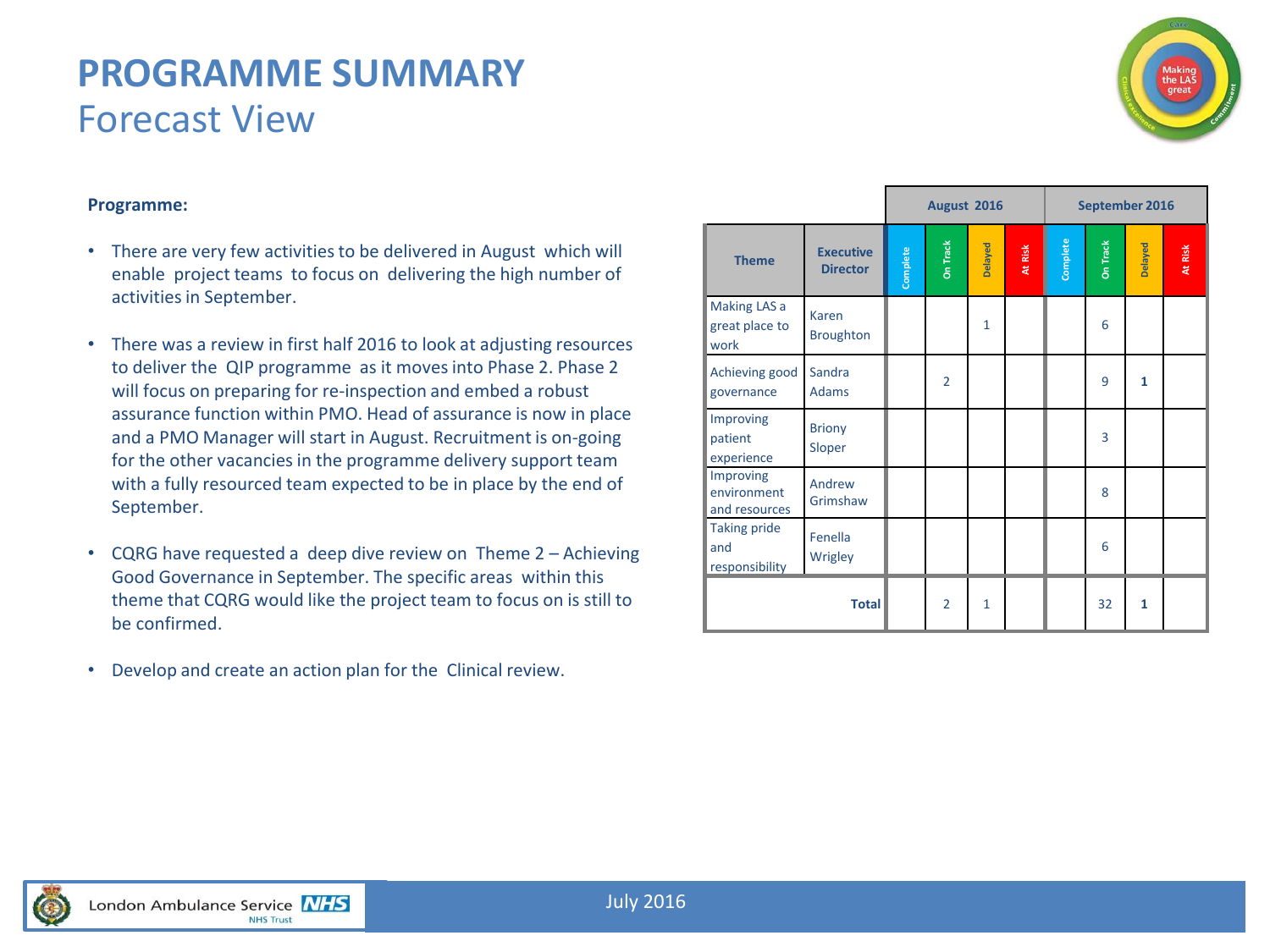

### **WORKSTREAM PROGRESS REPORTS**



London Ambulance Service **NHS** 

July 2016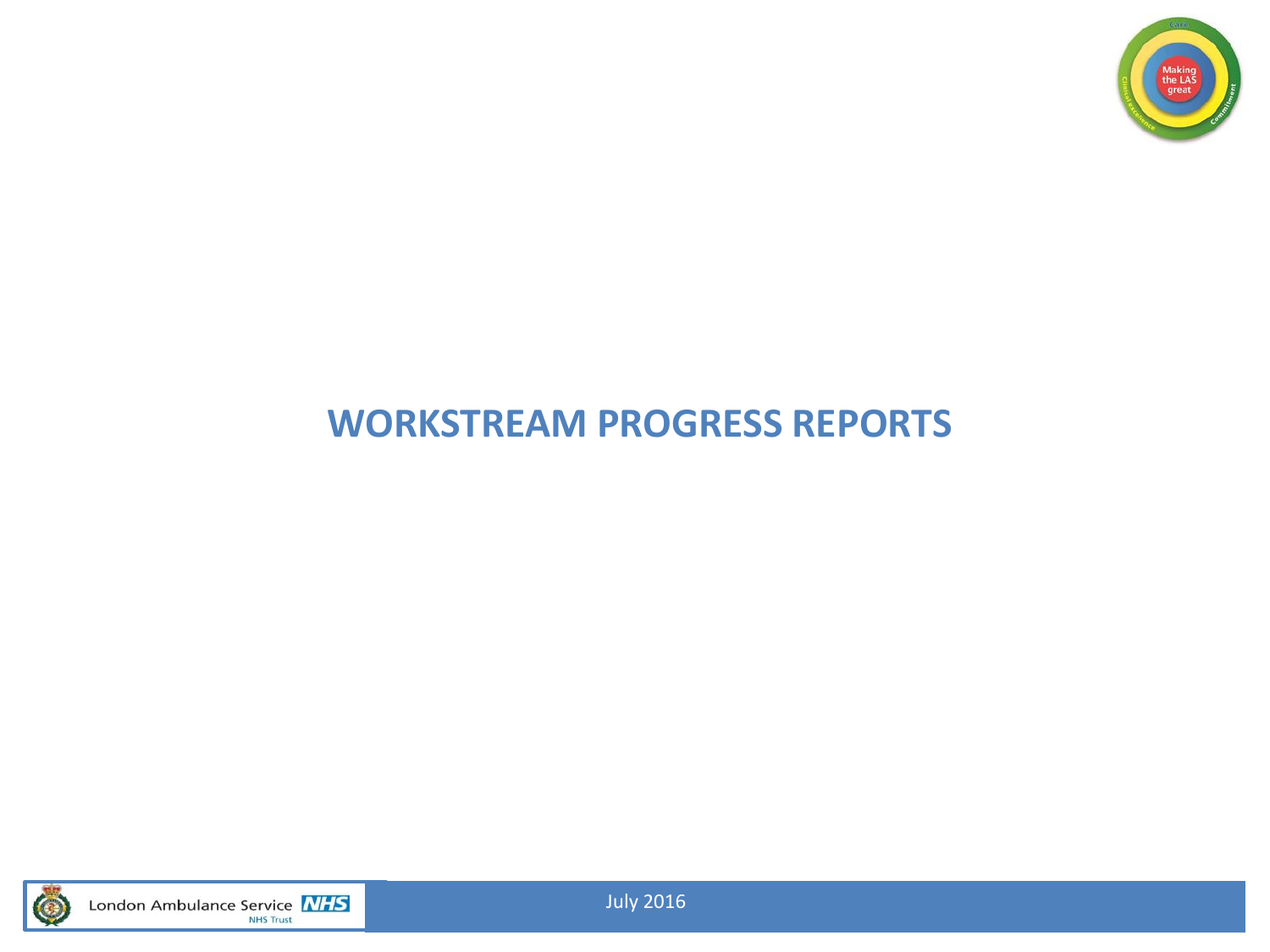### **1| MAKING THE LAS A GREAT PLACE TO WORK** Executive Lead: Karen Broughton



#### **Equality And Inclusion**

- Following the appointment of the interim Equality and Inclusion Manager, there has been substantial progress to recover delayed activities in this work stream. An initial assessment of processes and organisational documentation has been completed, and following the appointment to the Head of Recruitment post a comprehensive review of recruitment and selection practices will be carried out.
- A review of the Workforce Race Equality Standard ( WRES) has been carried out and considered by the Executive Leadership Team. A seminar by the national WRES leads is scheduled to be presented to the Trust Board in early September.
- Establishment of an Equality and Diversity Committee is underway, and it is anticipated that the group will convene six times per annum with focus on matters relating to both our workforce and patients.

#### **Vision and Strategy**

- Activities to promote the Trust's vision and values were incorporated into the 'Making the LAS Great' communications campaign in June 2016. Phase two of the campaign is substantially underway, and an agreed schedule of targeted information will be published on a monthly basis in relation to eight priority areas.
- Through the new appraisal and personal development review (PDR) process launched in May 2016 there are opportunities for managers to talk to individuals about their contribution to 'Making the LAS Great', and this is also reinforced in the updated induction process for new staff members that was launched in July 2016.

#### **Retention**

- Funding has now been agreed with commissioners and work is progressing on a new Band 6 role which will incorporate the current Senior Paramedic post and give access to further career progression through a new education package linking to Urgent Care.
- Discussions are on going with the Trade Unions to ensure these posts are progressed imminently.



**HIGHLIGHTS THIS MONTH**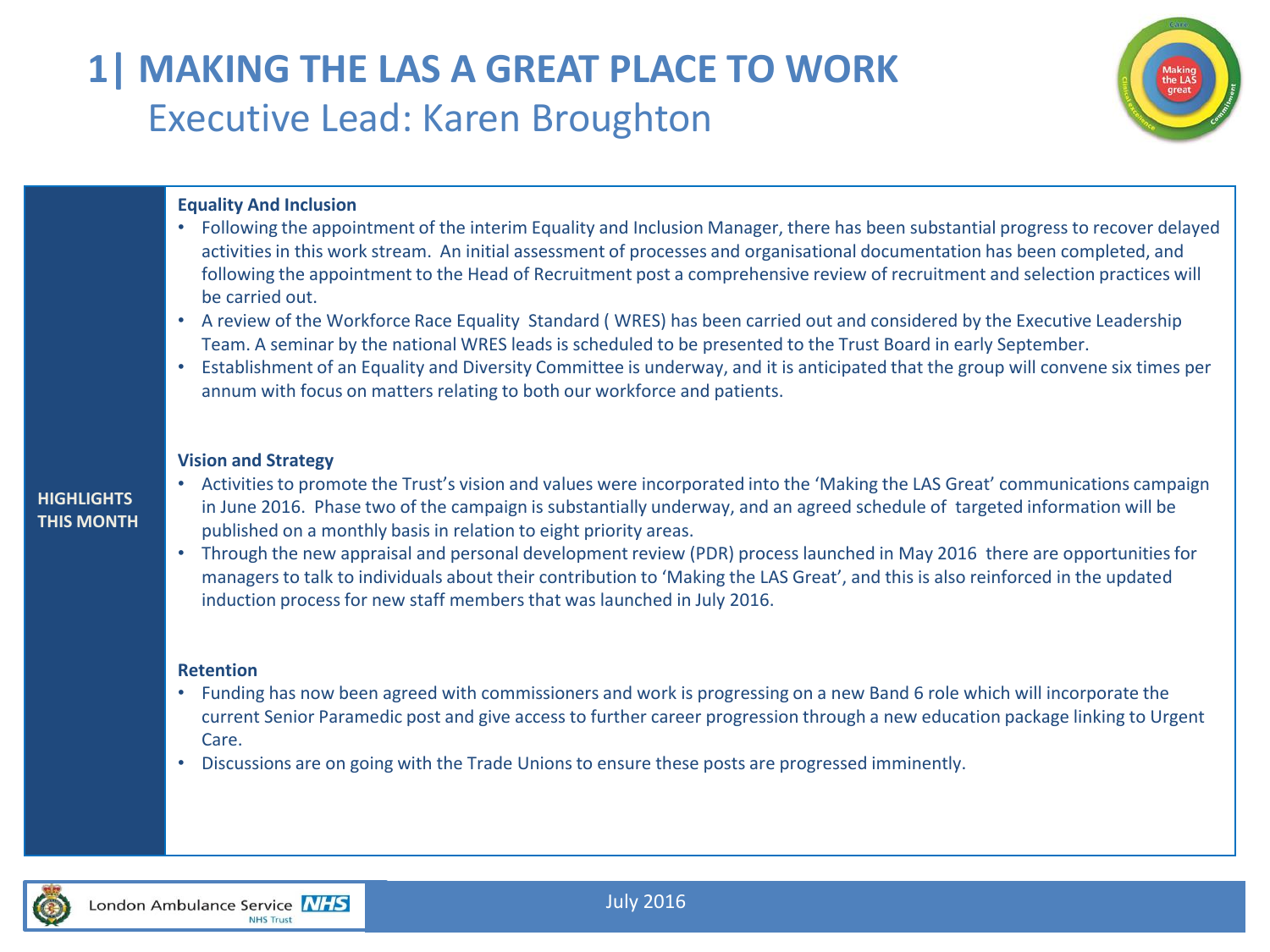### **1| MAKING THE LAS A GREAT PLACE TO WORK** Executive Lead: Karen Broughton



### **Advert to Action**

- There is an anticipated delay to the redesigned recruitment process that is scheduled for delivery in August 2016, as the Trust appoints an interim recruitment manager to lead this area of work. A change request will be submitted for consideration by the QIP Board.
- Work completed to date includes the completion of an initial three day review of the recruitment function, and evaluation and learning from the 2016 graduate recruitment process. A paper detailing a full overview of recruitment activities is due to be submitted to the Executive Leadership at the end of September and this will detail the recruitment plan for the remainder of 2016, the recruitment packages to be offered in 2017, and the anticipated recruitment pipeline for 2017/18.

#### **Bullying and Harassment**

- In preparation for deliverables in September, there is continued communication, and delivery, of bullying and harassment awareness training across the Trust, and bespoke training sessions are being provided to teams by the bullying and harassment specialist where requested.
- **HIGHLIGHTS THIS MONTH**
- Included as part of phase 2 of the 'Making the LAS' campaign, the focus for October will be about staff 'Speaking Up' and raising concerns about bullying and harassment.

#### **Training**

- Due for delivery in September, the Electronic Staff Record (ESR) Transformation and Oracle Learning Management (OLM) implementation project has made substantial progress. The implementation of the project commenced in July 2016, and terms of reference for the project board and work stream plans have been agreed, with the exception of the IM&T work stream plan which needs to be agreed in conjunction with the supporting IM&T Project Manager.
- The ESR Project Board has approved the OLM Implementation Paper and the best practice approach for centralised administration for the duration of the project and rollout.

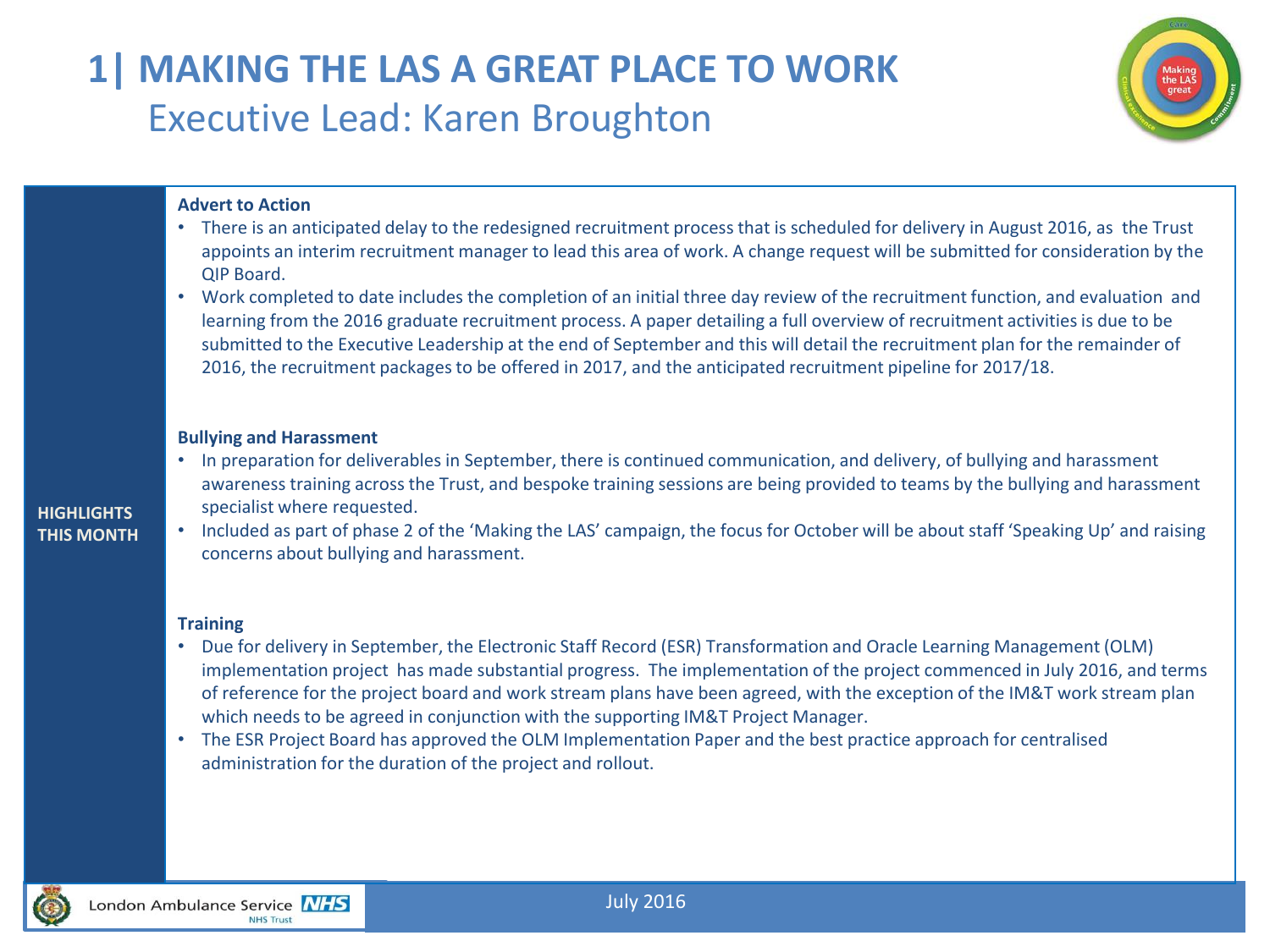### **1| MAKING THE LAS A GREAT PLACE TO WORK** Progress – July 2016



|                                             | <b>Lead</b>             |  |                 |                |                |                               |
|---------------------------------------------|-------------------------|--|-----------------|----------------|----------------|-------------------------------|
| <b>Deliverable</b>                          |                         |  | <b>Complete</b> | <b>Delayed</b> | <b>At Risk</b> |                               |
| <b>Advert to Action</b><br>(Recruitment)    | <b>Julie Cook</b>       |  |                 |                |                | <b>Delayed</b><br>Design a    |
| <b>Bullying and Harassment</b>              | Karen Broughton         |  |                 |                |                | on the d                      |
| <b>Training</b>                             | Karen Broughton         |  |                 |                |                | A change<br><b>Board</b> m    |
| <b>Equality and Inclusion</b>               | <b>Andrew Buchannan</b> |  | $\overline{2}$  |                |                | activity t<br>to devel        |
| <b>Vision and Strategy</b>                  | Karen Broughton         |  | 1               | 1              |                | behavio<br>worksho<br>months, |
| <b>Supporting Staff</b>                     | Karen Broughton         |  |                 |                |                | be launc                      |
| Retention                                   | <b>Greg Masters</b>     |  | 1               |                |                |                               |
| Workforce and<br>Organisational Development | Karen Broughton         |  |                 |                |                |                               |

| <b>July 2016</b> |                |                |  |  |  |  |  |  |  |
|------------------|----------------|----------------|--|--|--|--|--|--|--|
| <b>Complete</b>  | <b>Delayed</b> | <b>At Risk</b> |  |  |  |  |  |  |  |
|                  |                |                |  |  |  |  |  |  |  |
|                  |                |                |  |  |  |  |  |  |  |
|                  |                |                |  |  |  |  |  |  |  |
| $\overline{2}$   |                |                |  |  |  |  |  |  |  |
| 1                | $\mathbf{1}$   |                |  |  |  |  |  |  |  |
|                  |                |                |  |  |  |  |  |  |  |
| 1                |                |                |  |  |  |  |  |  |  |
|                  |                |                |  |  |  |  |  |  |  |

| <b>July 2016</b> |                | <b>Outstanding actions</b>                                                                                                                              |
|------------------|----------------|---------------------------------------------------------------------------------------------------------------------------------------------------------|
| <b>Delayed</b>   | <b>At Risk</b> |                                                                                                                                                         |
|                  |                | <b>Delayed</b><br>Design and deliver sector based sessions to engage staff<br>on the design of the LAS staff charter.                                   |
|                  |                | A change request will be submitted to the next QIP<br>Board meeting seeking approval for the delivery of this                                           |
|                  |                | activity to move to January 2017. The original intention<br>to develop a staff charter will be replaced by a staff                                      |
|                  |                | behaviour model. A number of staff engagement<br>workshops have been scheduled in the next few<br>months, with a view that the LAS behaviour model will |

be launched in the new year.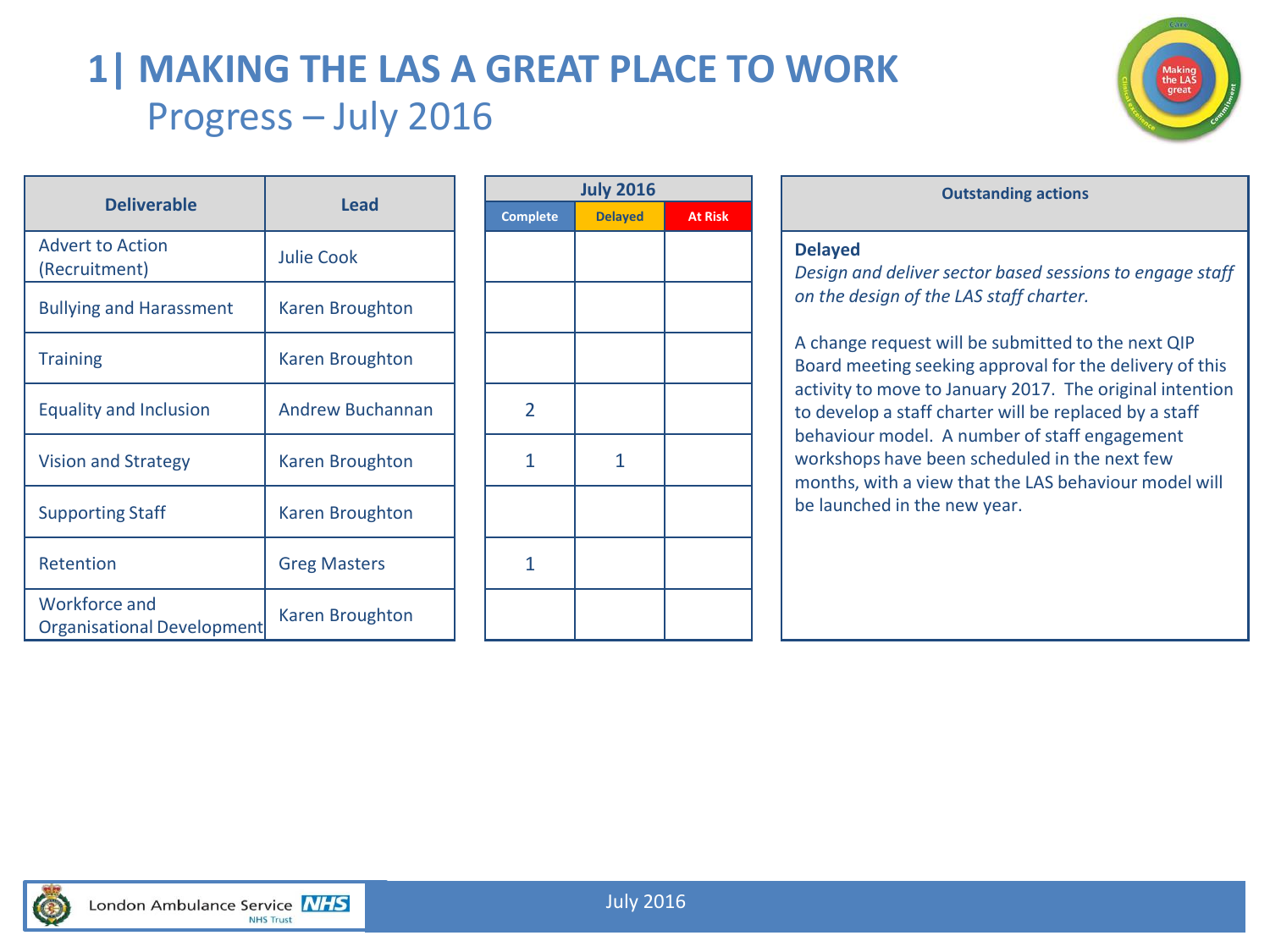# **1| MAKING THE LAS A GREAT PLACE TO WORK** Forecast View



| <b>Focus for next month</b>                                                                                                                                                                                                                                                                                                                                              | <b>Key risks and challenges</b>                                                                                                                                                                                                                                                                                                  |
|--------------------------------------------------------------------------------------------------------------------------------------------------------------------------------------------------------------------------------------------------------------------------------------------------------------------------------------------------------------------------|----------------------------------------------------------------------------------------------------------------------------------------------------------------------------------------------------------------------------------------------------------------------------------------------------------------------------------|
| To appoint an interim Head of Recruitment to drive and lead the work<br>to improve recruitment processes and to appoint to substantive posts<br>within the recruitment team.<br>To produce a paper for the Executive Leadership detailing upcoming<br>recruitment activities for the remainder of 2016/17 and to look<br>forward to the recruitment pipeline in 2017/18. | A change request will be submitted for consideration by the QIP Board<br>relating to the delivery of a staff behaviour model, to replace the<br>originally intended staff charter. There are no perceived risks in the<br>delayed delivery of this activity, as this framework does not exist in the<br>organisation at present. |

| <b>Deliverable</b>                                 |                        |                 | August 2016     |                |                | September 2016 |                 |                 |                |                |
|----------------------------------------------------|------------------------|-----------------|-----------------|----------------|----------------|----------------|-----------------|-----------------|----------------|----------------|
|                                                    | Lead                   | <b>Complete</b> | <b>On Track</b> | <b>Delayed</b> | <b>At Risk</b> |                | <b>Complete</b> | <b>On Track</b> | <b>Delayed</b> | <b>At Risk</b> |
| <b>Advert to Action (Recruitment)</b>              | Julie Cook             |                 |                 | 1              |                |                |                 |                 |                |                |
| <b>Bullying and Harassment</b>                     | Karen Broughton        |                 |                 |                |                |                |                 | $\overline{2}$  |                |                |
| <b>Training</b>                                    | Karen Broughton        |                 |                 |                |                |                |                 | $\mathbf{1}$    |                |                |
| <b>Equality and Inclusion</b>                      | Andrew Buchannan       |                 |                 |                |                |                |                 | 3               |                |                |
| <b>Vision and Strategy</b>                         | Karen Broughton        |                 |                 |                |                |                |                 |                 |                |                |
| <b>Supporting Staff</b>                            | <b>Karen Broughton</b> |                 |                 |                |                |                |                 |                 |                |                |
| Retention                                          | <b>Greg Masters</b>    |                 |                 |                |                |                |                 |                 |                |                |
| <b>Workforce and Organisational</b><br>Development | Karen Broughton        |                 |                 |                |                |                |                 |                 |                |                |
| 95.69                                              |                        |                 |                 |                |                |                |                 |                 |                |                |

July 2016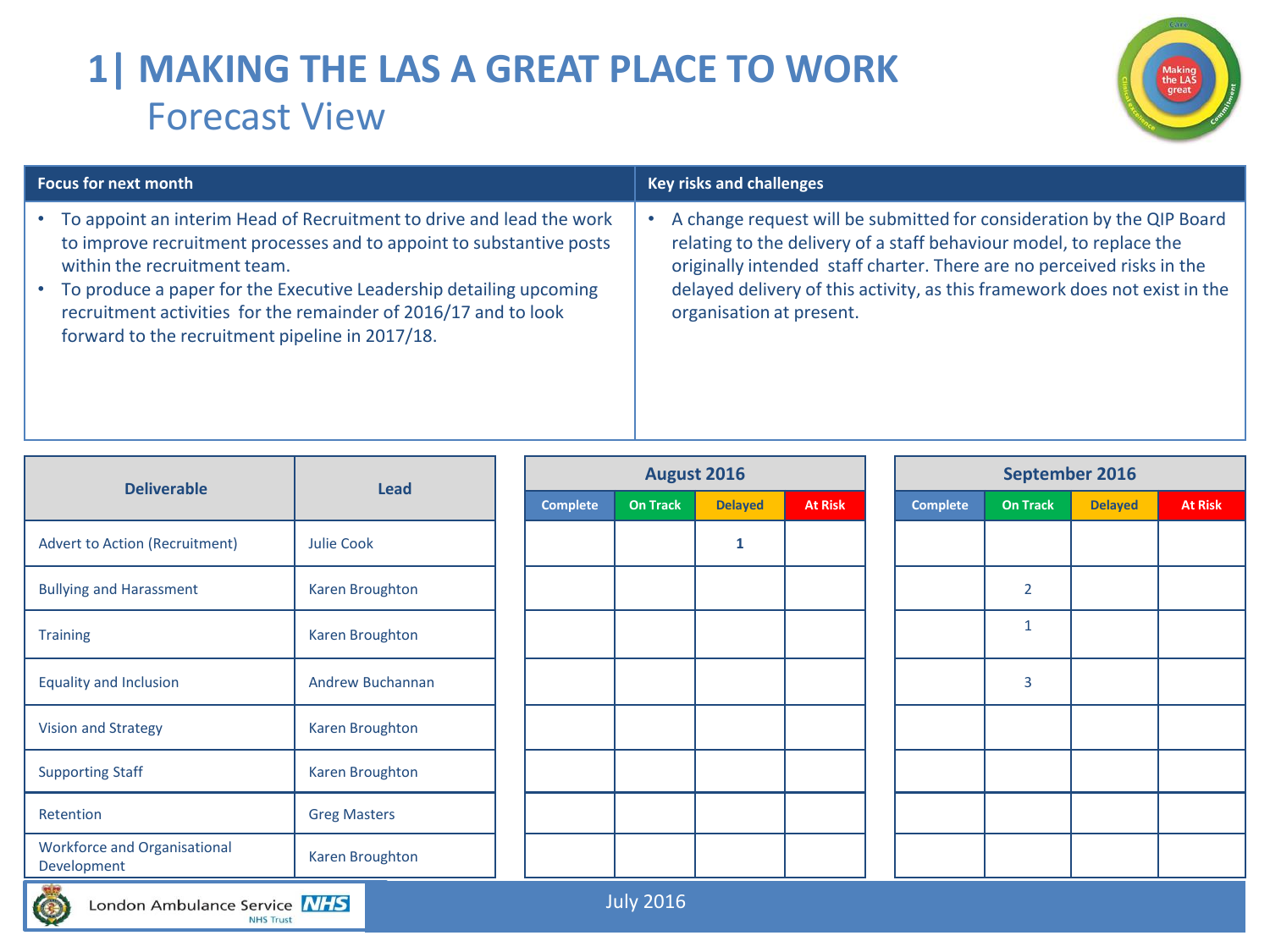# **2| ACHIEVING GOOD GOVERNANCE** Executive Lead: Sandra Adams



#### **Risk Management**

• Due to other priorities, the Strategic Risk Review was unable to take place at the Board Strategy meeting on 28 June. This work will now take place at the Trust Board session on 6th September. There has been considerable work done on this review and the strategic risks are in final draft.

#### **Health & Safety Restructure**

• The consultation for the restructure of the Health & Safety team has been launched and will run until 6<sup>th</sup> September 2016. The Director of Corporate Governance/Trust Secretary met with the team to launch the consultation ,the HR team is providing support for this consultation. Following the end of the consultation period the revised structure will be fully implemented by March 2017 in line with the QIP Programme Plan.

#### **Improving Incident Reporting**

### **HIGHLIGHTS THIS MONTH**

• The July Health & Safety newsletter was published on time and focuses on Personal Emergency Evacuation Plans. It also includes information on manual handling and what action the Trust takes following an assault on a member of staff. We have also written an annual programme for Health & Safety newsletters which is included as a change request to close this off as a monthly recurring deliverable.

• Last month we reported that the Emergency Bed Service (EBS) role had been extended to include Incident Reporting service had been established. The service had its initial 4 week review before rolling out fully to a 24 hour service. It was determined that there were some issues with how it was operating with Datix which meant that it was not ready for full roll out and the 12 hour phase was extended for a further 4 weeks. Datixweb is receiving an upgrade on 24.08.2016 which will rectify the problem and streamline the workflow within EBS. Once this update has been successfully implemented we will increase the communications to all staff to promote this service as a way of front line staff, out on the road, reporting incidents in real time.

#### **Policy & Guidance Review**

• The new Policy Management & Guidance group (PMAG) met on 5<sup>th</sup> July and 3<sup>rd</sup> August. The schedule of policies was reviewed to assess which policies are in need of review and ensure that there is a named person from each department responsible for ensuring that the policies have an appropriate review timetable. The first two meetings have seen 15 policies reviewed at the groups to be discussed, challenged or approved.

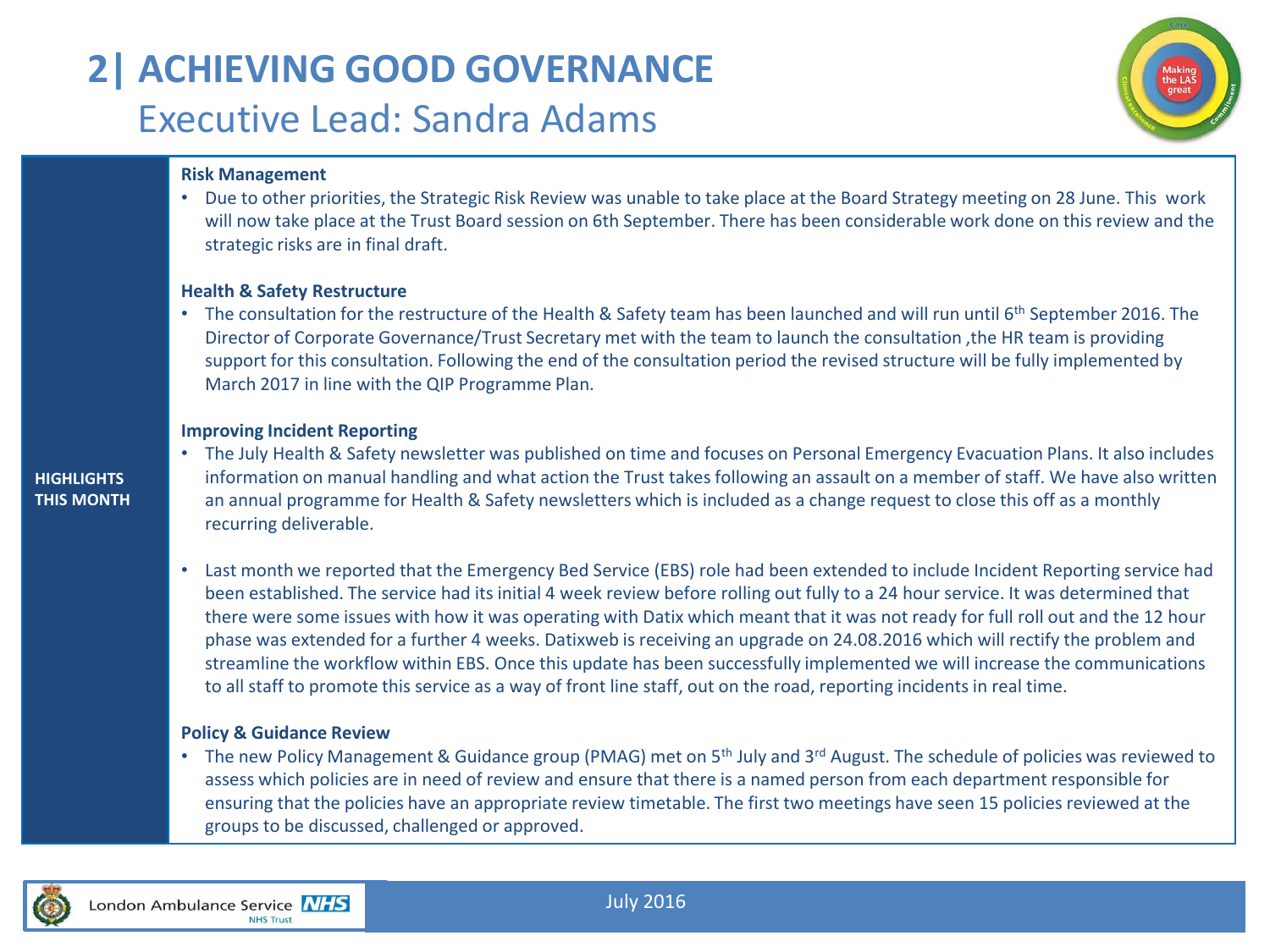# **2| ACHIEVING GOOD GOVERNANCE** Progress – July 2016



|                                                                   |                        |                 | <b>July 2</b> |
|-------------------------------------------------------------------|------------------------|-----------------|---------------|
| <b>Deliverable</b>                                                | <b>Lead</b>            | <b>Complete</b> | <b>Delay</b>  |
| <b>Risk Management</b>                                            | Sandra Adams           |                 | 1             |
| Capability and capacity of<br>Health, Safety and Risk<br>function | <b>Sandra Adams</b>    | $\mathbf{1}$    |               |
| Improving incident<br>reporting                                   | <b>Sandra Adams</b>    | $\mathbf{1}$    |               |
| <b>Duty of Candour</b>                                            | <b>Sandra Adams</b>    |                 |               |
| <b>Operational planning</b>                                       | <b>Paul Woodrow</b>    |                 |               |
| Listening to patients                                             | <b>Fenella Wrigley</b> |                 |               |
| <b>Blue light collaboration</b>                                   | <b>Karen Broughton</b> |                 |               |
| <b>CQC</b> reinspection                                           | <b>Fionna Moore</b>    |                 |               |
| <b>Business intelligence</b><br>systems                           | <b>Jill Patterson</b>  |                 |               |
| <b>Internal audit</b>                                             | <b>Sandra Adams</b>    |                 |               |
| Policy and guidance review                                        | Sandra Adams           | 1               |               |

| <b>July 2016</b> |                |                |  |  |  |  |  |  |  |
|------------------|----------------|----------------|--|--|--|--|--|--|--|
| Complete         | <b>Delayed</b> | <b>At Risk</b> |  |  |  |  |  |  |  |
|                  | $\mathbf{1}$   |                |  |  |  |  |  |  |  |
| $\mathbf{1}$     |                |                |  |  |  |  |  |  |  |
| $\mathbf 1$      |                |                |  |  |  |  |  |  |  |
|                  |                |                |  |  |  |  |  |  |  |
|                  |                |                |  |  |  |  |  |  |  |
|                  |                |                |  |  |  |  |  |  |  |
|                  |                |                |  |  |  |  |  |  |  |
|                  |                |                |  |  |  |  |  |  |  |
|                  |                |                |  |  |  |  |  |  |  |
|                  |                |                |  |  |  |  |  |  |  |
| $\mathbf{1}$     |                |                |  |  |  |  |  |  |  |

### **Outstanding** actions **Delayed** *Complete a strategic risk review of the Trust risk register* The strategic risk review of the Trust Risk Register is to be completed at the Trust Board session on 6<sup>th</sup> September 2016.

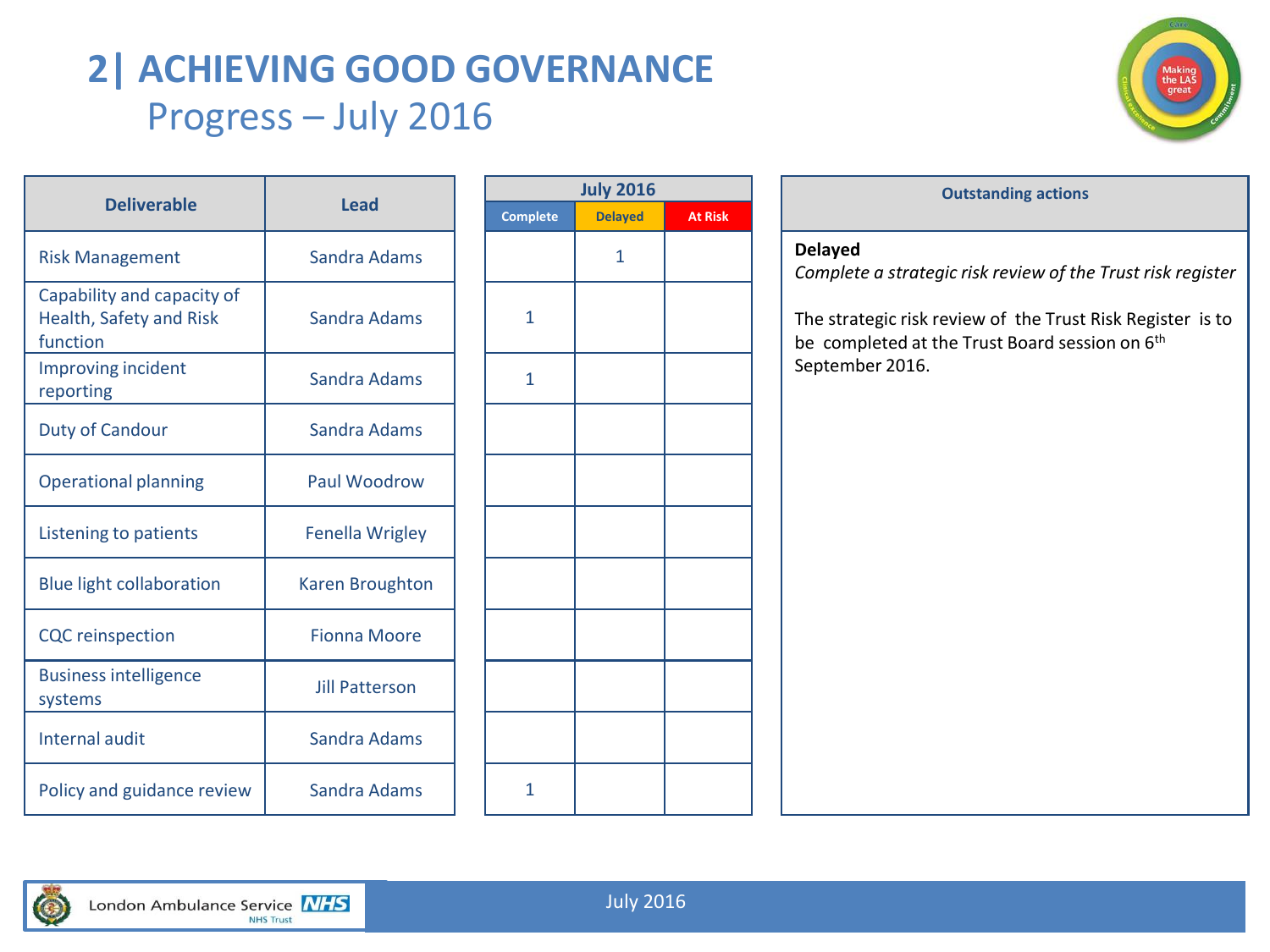# **2| ACHIEVING GOOD GOVERNANCE** Forecast View



| <b>Focus for next month</b>                                                              | <b>Key risks and challenges</b>                                                                                                                                                                                                                                                                                                                                                              |  |  |  |  |  |  |
|------------------------------------------------------------------------------------------|----------------------------------------------------------------------------------------------------------------------------------------------------------------------------------------------------------------------------------------------------------------------------------------------------------------------------------------------------------------------------------------------|--|--|--|--|--|--|
| • August's actions are now business as usual so focus will be on<br>September's actions. | EOC review - The project to implement and embed improvements to<br>EOC is at risk of delay. This project is being given priority and the team<br>are urgently reviewing timescales and resourcing as well as aligning<br>deliverables to the CQUIN. The project plan will be updated to help<br>inform any proposed change request which will be submitted for<br>approval to the QIP Board. |  |  |  |  |  |  |

|                                                                |                     |  |                 | <b>August 2016</b> |                | September 2016 |  |                 |                 |                |                |
|----------------------------------------------------------------|---------------------|--|-----------------|--------------------|----------------|----------------|--|-----------------|-----------------|----------------|----------------|
| <b>Deliverable</b>                                             | <b>Lead</b>         |  | <b>Complete</b> | <b>On Track</b>    | <b>Delayed</b> | <b>At Risk</b> |  | <b>Complete</b> | <b>On Track</b> | <b>Delayed</b> | <b>At Risk</b> |
| <b>Risk Management</b>                                         | Sandra Adams        |  |                 |                    |                |                |  |                 | $\overline{2}$  |                |                |
| Capability and capacity of Health,<br>Safety and Risk function | Sandra Adams        |  |                 |                    |                |                |  |                 |                 |                |                |
| Improving incident reporting                                   | Sandra Adams        |  |                 | $\mathbf{1}$       |                |                |  |                 | $\overline{2}$  |                |                |
| Duty of Candour                                                | Sandra Adams        |  |                 |                    |                |                |  |                 |                 |                |                |
| <b>Operational planning</b>                                    | Paul Woodrow        |  |                 |                    |                |                |  |                 |                 |                |                |
| Listening to patients                                          | Fenella Wrigley     |  |                 |                    |                |                |  |                 |                 |                |                |
| <b>Blue light collaboration</b>                                | Karen Broughton     |  |                 |                    |                |                |  |                 |                 |                |                |
| <b>CQC</b> reinspection                                        | <b>Fionna Moore</b> |  |                 |                    |                |                |  |                 |                 |                |                |
| <b>Business intelligence systems</b>                           | Jill Patterson      |  |                 |                    |                |                |  |                 |                 |                |                |
| Internal audit                                                 | Sandra Adams        |  |                 |                    |                |                |  |                 |                 |                |                |
| Policy and guidance review                                     | Sandra Adams        |  |                 | $\mathbf{1}$       |                |                |  |                 | 1               |                |                |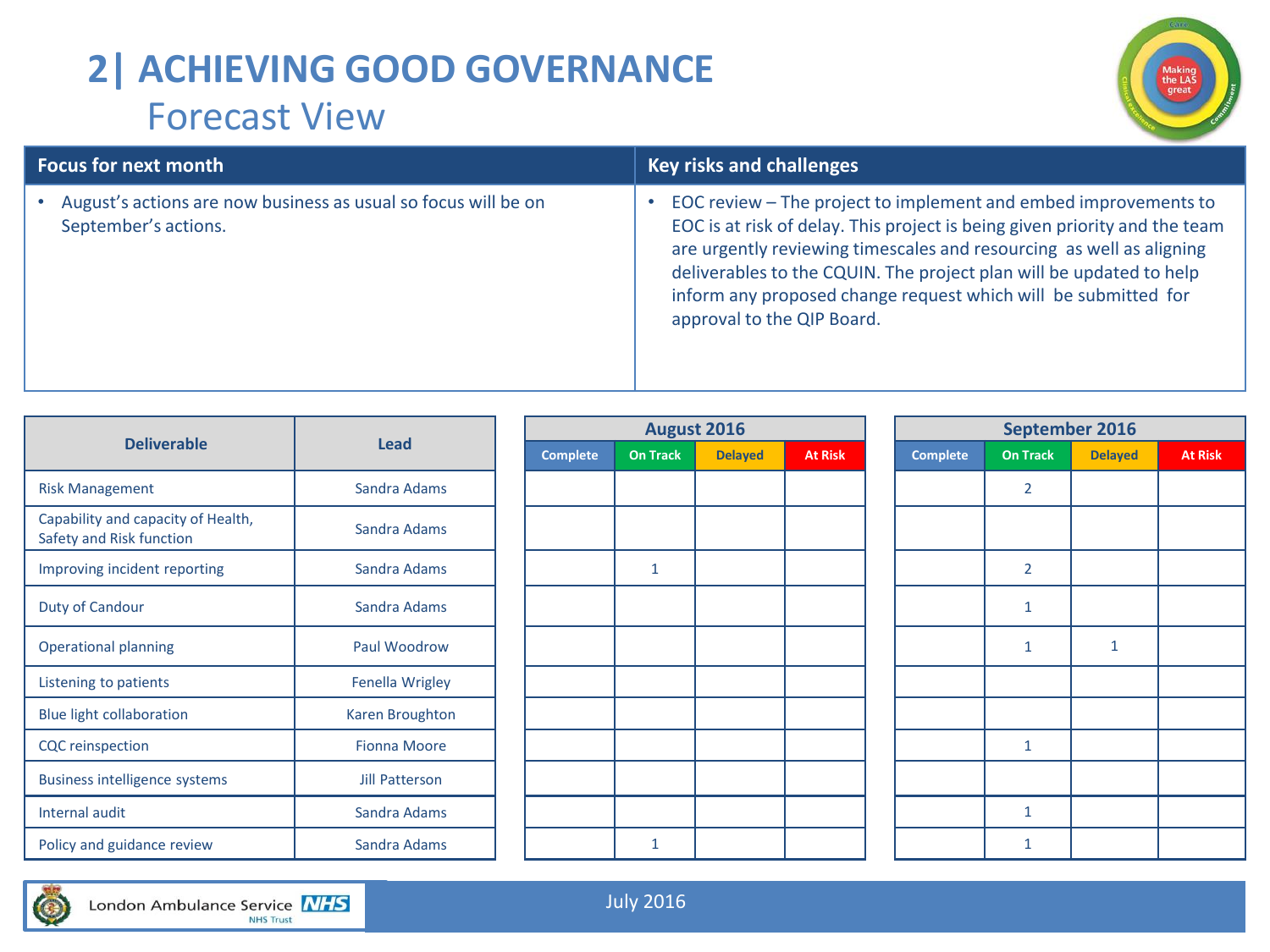# **3| IMPROVING PATIENT EXPERIENCE** Executive Lead: Briony Sloper



### **Patient Transport Service (PTS)**

The roll out of the pan London process for pre-booking palliative care patients pilot was due to be delivered in July. There has been a slight delay in the roll out which will now start in August. The delay is not expected to impact on any consequent milestones and the review of this pilot is still scheduled to be delivered in September.

There has been good engagement with the pilot site and the LAS team have also been approached by a hospice as a second site, this is actively being progressed.

#### **Meeting people's needs**

A key deliverable in developing operational plans to respond to the growing bariatric population in London is, working with fleet, logistics, operations and clinical education to scope the implementation plans and required training in respect of new fleet vehicles and/or processes. We have been progressing with this work through the bariatric working group.

### **HIGHLIGHTS THIS MONTH**

The bariatric working group, which has representation from clinical, training, logistics and fleet , meets regularly. Following the review of the data gathering process the group is now focussing on potential suitable specialist equipment. The selection of the required specialist equipment will require procurement and additional training going forward. A series of testing will be required and specific bariatric equipment testing date has been arranged for 10 August. It is envisaged that once all the testing has been completed an options paper will be developed for consideration by the Board.

#### **Develop a patient strategy.**

The updated strategy was approved by the Board in July with publication expected in August.

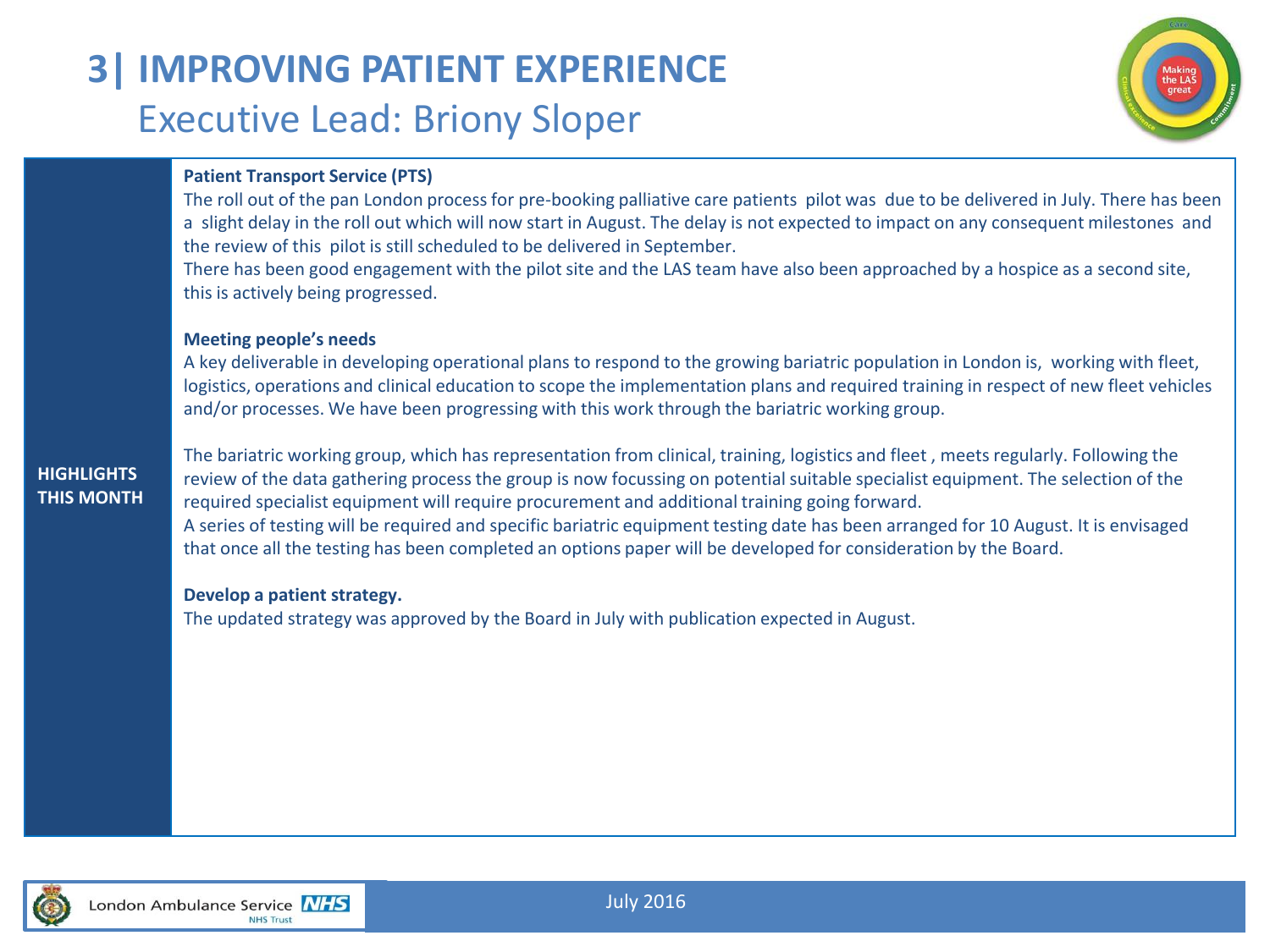### **3| IMPROVING PATIENT EXPERIENCE** Progress – July 2016



| <b>Deliverable</b><br><b>Lead</b> |                                      |              | July 2 |
|-----------------------------------|--------------------------------------|--------------|--------|
|                                   | <b>Complete</b>                      | <b>Delay</b> |        |
| <b>Patient Transport Service</b>  | Paul Woodrow                         |              | 1      |
| Meeting people's needs            | <b>Briony Sloper/Paul</b><br>Woodrow | 1            |        |
| <b>Response Times</b>             | Paul Woodrow                         |              |        |
| Learning from experiences         | <b>Briony Sloper</b>                 | 1            |        |

| <b>Outstanding actions</b>                                                                                                 |                | <b>July 2016</b> |                 |
|----------------------------------------------------------------------------------------------------------------------------|----------------|------------------|-----------------|
|                                                                                                                            | <b>At Risk</b> | <b>Delayed</b>   | <b>Complete</b> |
| <b>Delayed</b><br>Roll out pilot of pan-London process fo<br>palliative care patients.                                     |                |                  |                 |
| LAS have been approached by anothe<br>another pilot. Following up this oppor<br>slight delay in the roll out of the initia |                |                  | 1               |
| The rollout will now start in August be<br>expected to impact consequent miles                                             |                |                  |                 |
|                                                                                                                            |                |                  |                 |

| <b>Outstanding actions</b> |  |
|----------------------------|--|

#### **Delayed**

*Roll out pilot of pan-London process for pre-booking palliative care patients.*

LAS have been approached by another site to roll out another pilot. Following up this opportunity caused a slight delay in the roll out of the initial pilot site. The rollout will now start in August but this is not expected to impact consequent milestones.

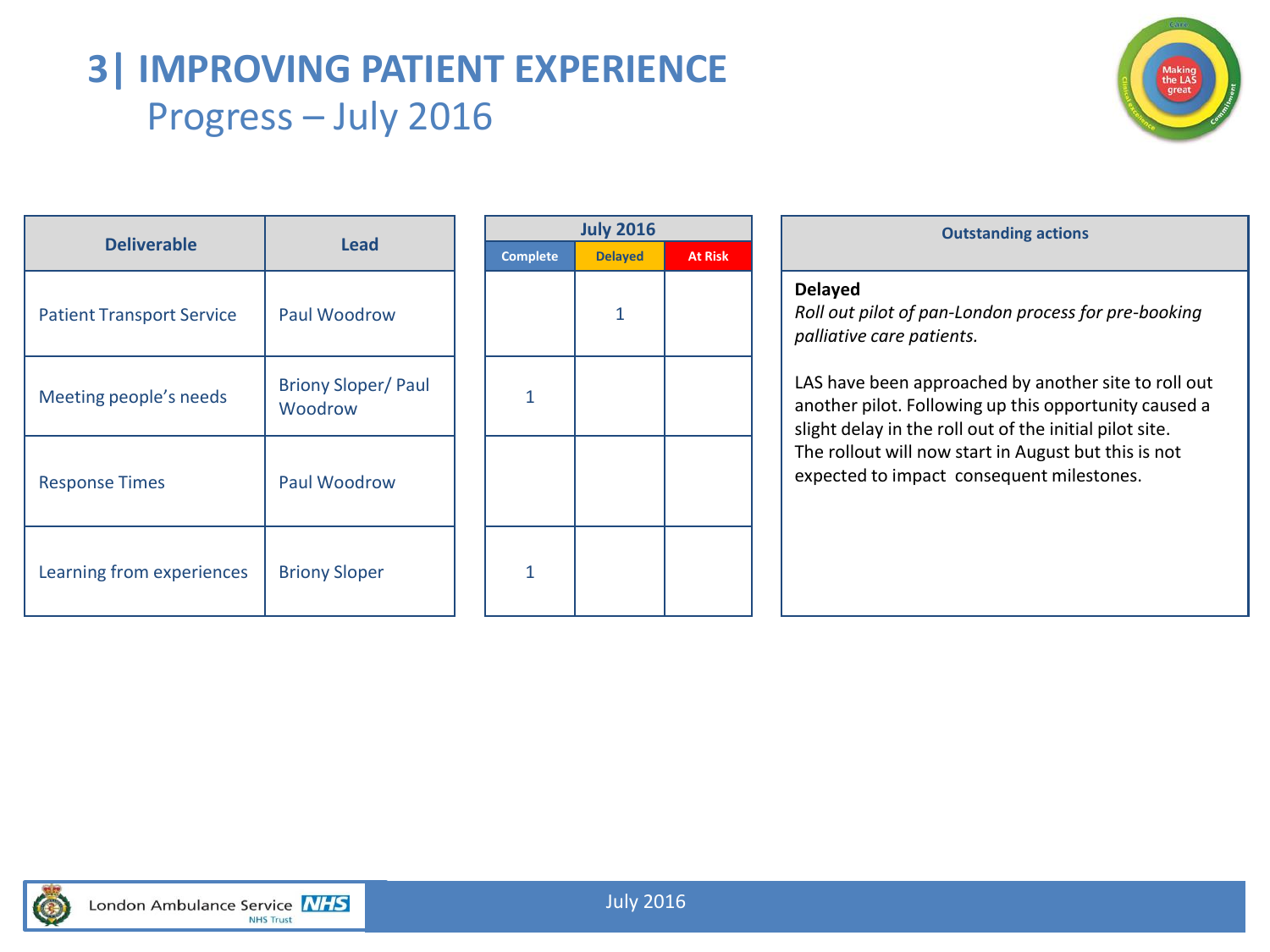### **3| IMPROVING PATIENT EXPERIENCE** Forecast View



| <b>Focus for next month</b>                                                                                                                                                                                                                                                                                                                                 | <b>Key risks and challenges</b> |
|-------------------------------------------------------------------------------------------------------------------------------------------------------------------------------------------------------------------------------------------------------------------------------------------------------------------------------------------------------------|---------------------------------|
| Although there are not milestones in August focus will be on progress<br>with September deliverables.<br>Continue with the testing of bariatric equipment and data gathering<br>Review the pilot of pan-London process for pre-booking palliative care<br>patients<br>Implement feedback survey to providers to assess impact of actions on<br>the service. |                                 |

|                                  |                                        | August 2016 |                                             |                    |                |                | <b>Sep</b>      |                |
|----------------------------------|----------------------------------------|-------------|---------------------------------------------|--------------------|----------------|----------------|-----------------|----------------|
| <b>Deliverable</b>               | <b>Lead</b>                            |             | <b>Complete</b>                             | On<br><b>Track</b> | <b>Delayed</b> | <b>At Risk</b> | <b>Complete</b> | On Tr          |
| <b>Patient Transport Service</b> | Paul Woodrow                           |             |                                             |                    |                |                |                 | $\overline{2}$ |
| Meeting peoples needs            | <b>Briony Sloper / Paul</b><br>Woodrow |             | No milestones for Theme 3 in<br>August 2016 |                    |                |                |                 |                |
| <b>Response Times</b>            | Paul Woodrow                           |             |                                             |                    |                |                |                 | $\mathbf{1}$   |
| Learning from experiences        | <b>Briony Sloper</b>                   |             |                                             |                    |                |                |                 |                |

| <b>August 2016</b>                          |                    |                |                |  |  |  |  |
|---------------------------------------------|--------------------|----------------|----------------|--|--|--|--|
| <b>Complete</b>                             | On<br><b>Track</b> | <b>Delayed</b> | <b>At Risk</b> |  |  |  |  |
|                                             |                    |                |                |  |  |  |  |
| No milestones for Theme 3 in<br>August 2016 |                    |                |                |  |  |  |  |
|                                             |                    |                |                |  |  |  |  |

|                                      | <b>August 2016</b> |                | September 2016  |                 |                |                |  |
|--------------------------------------|--------------------|----------------|-----------------|-----------------|----------------|----------------|--|
| On<br><b>Track</b>                   | <b>Delayed</b>     | <b>At Risk</b> | <b>Complete</b> | <b>On Track</b> | <b>Delayed</b> | <b>At Risk</b> |  |
|                                      |                    |                |                 | $\overline{2}$  |                |                |  |
|                                      |                    |                |                 |                 |                |                |  |
| stones for Theme 3 in<br>August 2016 |                    |                | 1               |                 |                |                |  |
|                                      |                    |                |                 |                 |                |                |  |

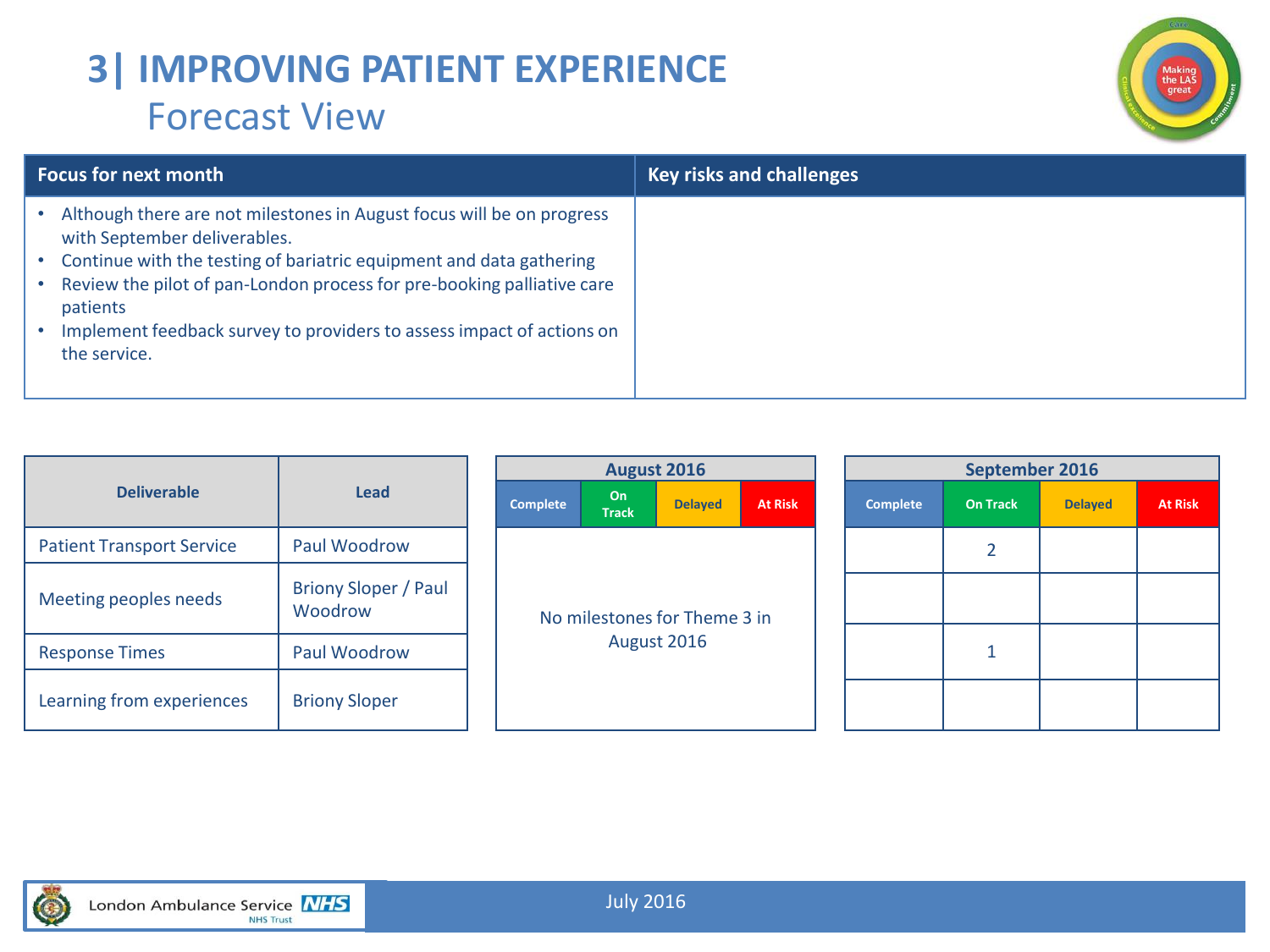# **4| IMPROVE ENVIRONMENT AND RESOURCES** Executive Lead: Andrew Grimshaw



#### **Information Management and Technology**

• An Options paper/Business case has been completed and will be submitted to ELT on 10 August for approval . This paper contains the review of IM&T provision on station and hot desk areas. The findings from the review shows that there is an adequate number of desktop hardware but as the workforce is mobile the hot desk areas go largely unused and a mobile solution will be needed moving forward.

The preferred option would be the issue of personal handheld devices which are currently being trialled as a part of the E-Solutions CQUIN. If this option is to be progressed a business case will be developed and funding identified, which is in line with the CQUIN plan.

#### **Fleet/Vehicle Prep: Vehicle Make Ready**

#### **HIGHLIGHTS THIS MONTH**

• The North East Pilot Evaluation report was completed with refinements and enhancements identified. A business case has been drafted to support the roll out of the Hub model to the 14 remaining sites. Project planning has continued with project documentation nearing completion. There has been extensive collaborative work with the contractors to explore all opportunities to bring forward the completion date. There have been investigations into additional actions in all areas prior to the make ready roll out to enhance existing service.

#### **HART Recruitment – Standing Item**

• The Trust has 85 whole time equivalent staff members in post against a establishment of 84 which is the National NARU specification. Of those 85, the final four new staff members will commence their national training on the 1st August. They will then go on to complete their full core training by September 2016.

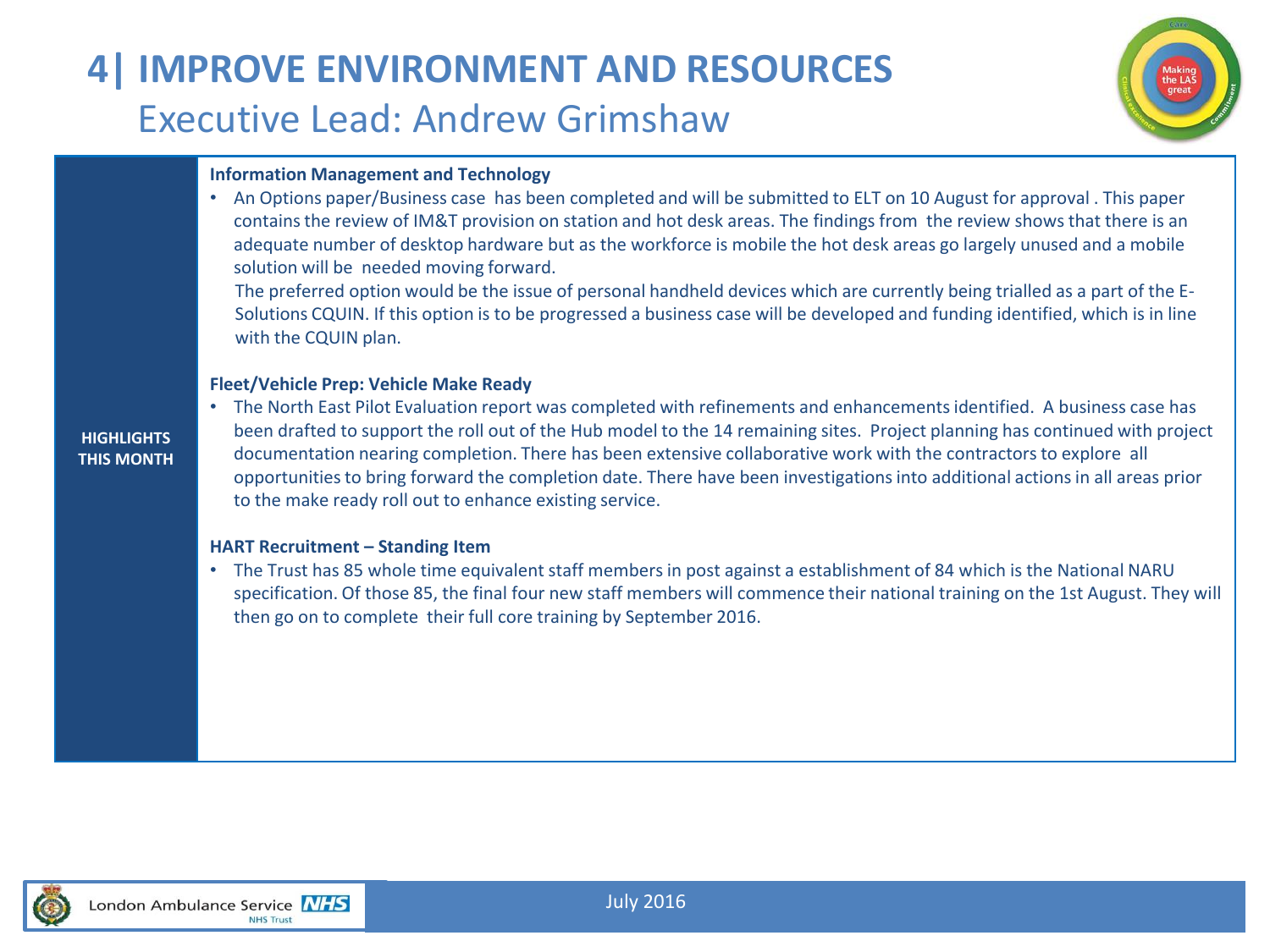# **4| IMPROVE ENVIRONMENT AND RESOURCES** Progress – July 2016



| <b>Deliverable</b>                              | Lead                                     |      |
|-------------------------------------------------|------------------------------------------|------|
|                                                 |                                          | Comp |
| Fleet / Vehicle Preparation                     | <b>Andrew Grimshaw</b>                   | 1    |
| Information Management and<br><b>Technology</b> | Andrew Grimshaw                          | 2    |
| Infection prevention and<br>control             | <b>Fenella Wrigley</b>                   |      |
| <b>Facilities and Estates</b>                   | Sandra Adams                             |      |
| <b>Resilience functions</b>                     | Paul Woodrow                             |      |
| <b>Operations Management</b>                    | Paul Woodrow                             |      |
| Improving operational<br>productivity           | Paul Woodrow                             |      |
| Cost improvement programme                      | <b>Andrew Grimshaw</b>                   |      |
| Frontline equipment and<br>uniforms             | Paul Woodrow /<br><b>Andrew Grimshaw</b> |      |
|                                                 |                                          |      |

|                 | <b>July 2016</b> |                |  |
|-----------------|------------------|----------------|--|
| <b>Complete</b> | <b>Delayed</b>   | <b>At Risk</b> |  |
| $\mathbf{1}$    |                  |                |  |
| $\mathbf 2$     |                  |                |  |
|                 |                  |                |  |
|                 |                  |                |  |
|                 |                  |                |  |
|                 |                  |                |  |
|                 |                  |                |  |
|                 |                  |                |  |
|                 |                  |                |  |

| <b>July 2016</b> |                | <b>Outstanding actions</b> |  |
|------------------|----------------|----------------------------|--|
| <b>Delayed</b>   | <b>At Risk</b> |                            |  |
|                  |                |                            |  |
|                  |                |                            |  |
|                  |                |                            |  |
|                  |                |                            |  |
|                  |                |                            |  |
|                  |                |                            |  |
|                  |                |                            |  |
|                  |                |                            |  |
|                  |                |                            |  |
|                  |                |                            |  |
|                  |                |                            |  |
|                  |                |                            |  |
|                  |                |                            |  |
|                  |                |                            |  |
|                  |                |                            |  |
|                  |                |                            |  |
|                  |                |                            |  |

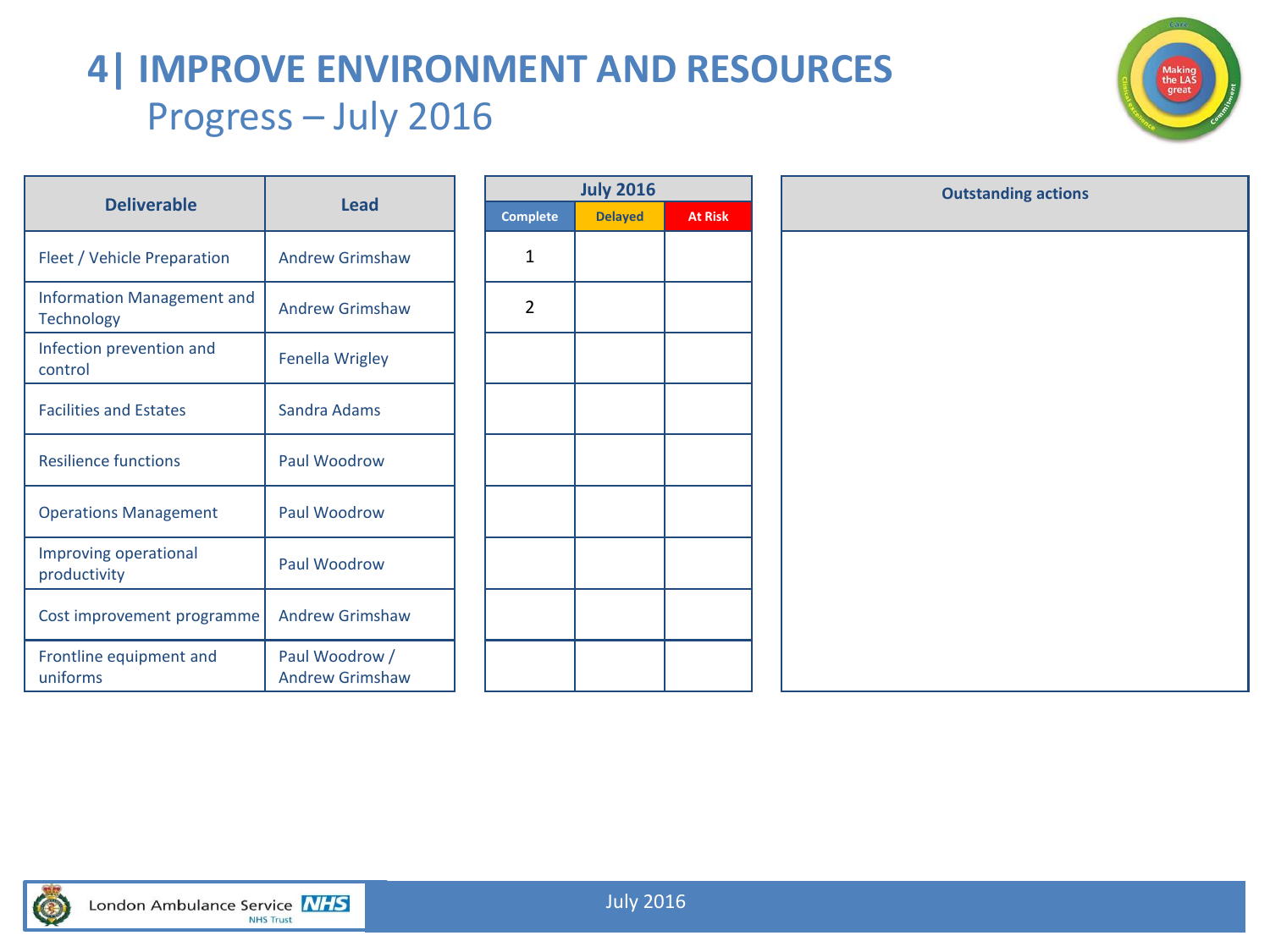### **4| IMPROVE ENVIRONMENT AND RESOURCES** Forecast View

**NHS Trust** 



| <b>Focus for next month</b>                                                                                                                                                                                                                                                                                                                                                                                                                                                                                                                                                                                                                                                                                                                                                                                                                                                              | <b>Key risks and challenges</b>                                                                                                                                                                                                                                                                                                                                                                                                                                                                  |
|------------------------------------------------------------------------------------------------------------------------------------------------------------------------------------------------------------------------------------------------------------------------------------------------------------------------------------------------------------------------------------------------------------------------------------------------------------------------------------------------------------------------------------------------------------------------------------------------------------------------------------------------------------------------------------------------------------------------------------------------------------------------------------------------------------------------------------------------------------------------------------------|--------------------------------------------------------------------------------------------------------------------------------------------------------------------------------------------------------------------------------------------------------------------------------------------------------------------------------------------------------------------------------------------------------------------------------------------------------------------------------------------------|
| There are no milestones in this theme in August. In preparation for September<br>milestones the focus for August will be the following:<br><b>Fleet/Vehicle Prep: Make Ready</b><br>• Continue project planning activities relating to the Vehicle Preparation.<br><b>Vehicle Procurement</b><br>• Continue to work with Fast Response Unit supplier to deliver vehicles in accordance<br>with the revised production plan.<br>Approval being sought for the Double Crewed Ambulance business case.<br>$\bullet$<br><b>Information Management &amp; Technology</b><br>Ensure that the IM&T QIP milestones correspond with the E-solutions CQUIN<br>$\bullet$<br>quarterly milestones.<br><b>Infection Control and Prevention</b><br>• Begin roll out of agreed protective clothing packs.<br><b>Strategy</b><br>Draft estates and fleet strategies<br>Deliver in line with plan (30/09). | <b>Vehicle Procurement</b><br><b>Fast Response Units</b><br>Remains challenging due to deadline and on-going issues with supplier.<br>Double Crew Ambulance - March Milestone<br>Final Approval of business case not achieved from NHSI, until approval received, final<br>date of completion of 140 vehicles can not be confirmed.<br>Any risks associated with Brexit being assessed.<br><b>Make Ready</b><br>Make ready in place by Mar $17 - At$ risk, being mitigated through Vehicle prep. |

|                                                                    |                                          |                     |                                             | <b>August 2016</b> |                |                     |                 | September 2016 |                |
|--------------------------------------------------------------------|------------------------------------------|---------------------|---------------------------------------------|--------------------|----------------|---------------------|-----------------|----------------|----------------|
| <b>Deliverable</b>                                                 | Lead                                     | <b>Complet</b><br>e | On<br><b>Track</b>                          | <b>Delayed</b>     | <b>At Risk</b> | <b>Complet</b><br>e | <b>On Track</b> | <b>Delayed</b> | <b>At Risk</b> |
| Fleet / Vehicle Preparation                                        | <b>Andrew Grimshaw</b>                   |                     |                                             |                    |                |                     | 3               |                |                |
| <b>Information Management and</b><br><b>Technology</b>             | <b>Andrew Grimshaw</b>                   |                     |                                             |                    |                |                     | $\mathbf{1}$    |                |                |
| Infection prevention and control                                   | Fenella Wrigley                          |                     | No milestones for Theme 4<br>In August 2016 |                    |                |                     | $\overline{2}$  |                |                |
| <b>Facilities and Estates</b>                                      | Sandra Adams                             |                     |                                             |                    |                |                     | $\overline{2}$  |                |                |
| <b>Resilience functions</b>                                        | Paul Woodrow                             |                     |                                             |                    |                |                     |                 |                |                |
| <b>Operations Management</b>                                       | Paul Woodrow                             |                     |                                             |                    |                |                     |                 |                |                |
| Improving operational productivity                                 | Paul Woodrow                             |                     |                                             |                    |                |                     |                 |                |                |
| Cost improvement programme                                         | <b>Andrew Grimshaw</b>                   |                     |                                             |                    |                |                     |                 |                |                |
| Frontline equipment and uniforms                                   | Paul Woodrow /<br><b>Andrew Grimshaw</b> |                     |                                             |                    |                |                     |                 |                |                |
| London Ambulance Service NHS<br>$\circledcirc$<br><b>NHS Trust</b> |                                          |                     | <b>July 2016</b>                            |                    |                |                     |                 |                |                |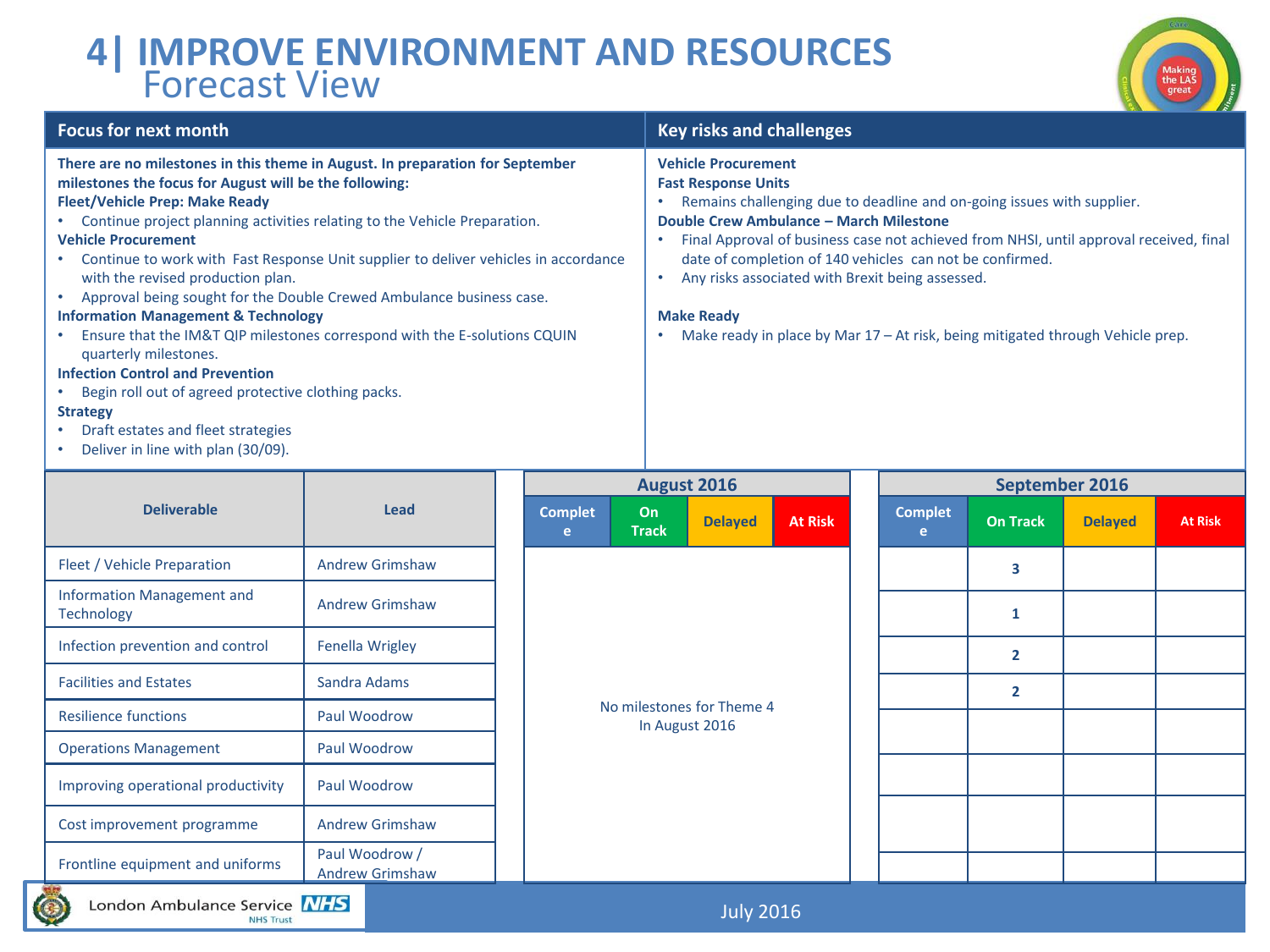## **5| TAKING PRIDE AND RESPONSIBILITY** Executive Lead: Fenella Wrigley



### **Medicine Management**

A review was carried out on the current process for checking drug locker security. The Medicines Management group agreed that current process including the daily checks was an effective way of checking security and fit for purpose. In addition to this process, frequent unannounced audits by Operational Managers are carried out to support the assurance around the process.

There has been additional Pharmacy support in place at Deptford to focus on the logistics of Medicines Management. The Job description for the Trust Pharmacist has now been completed and banded. Year 1 funding has been agreed through QIP and recruitment to this post will start with job advertising once on-going funding has been agreed.

A further meeting has taken place between ambulance services, MRHA and the Home Office to address the legislation around administration of drugs by ambulance personnel. Additional meeting will be schedule and this process is on-going at present.

#### **HIGHLIGHTS THIS MONTH**

The process map for Medicine Management was refreshed to reflect all stages of drug management. Audits will continue to be carried out to ascertain the level of compliance. Where there is non compliance identified all local management will be notified. Local management teams will then be required to address non compliance and confirm a resolution.

### **Safeguarding**

Safeguarding training for EOC and PTS is progress along with the planning for CSR 2016.3. There has been a new member of staff who has joined the safeguarding team and whose role will be to concentrate on safeguarding supervision.

### **Quality and Clinical Strategy**

There has been a delay in delivering the Quality and Clinical Strategy in July. A change request has been prepared and will be submitted to the Board for consideration.

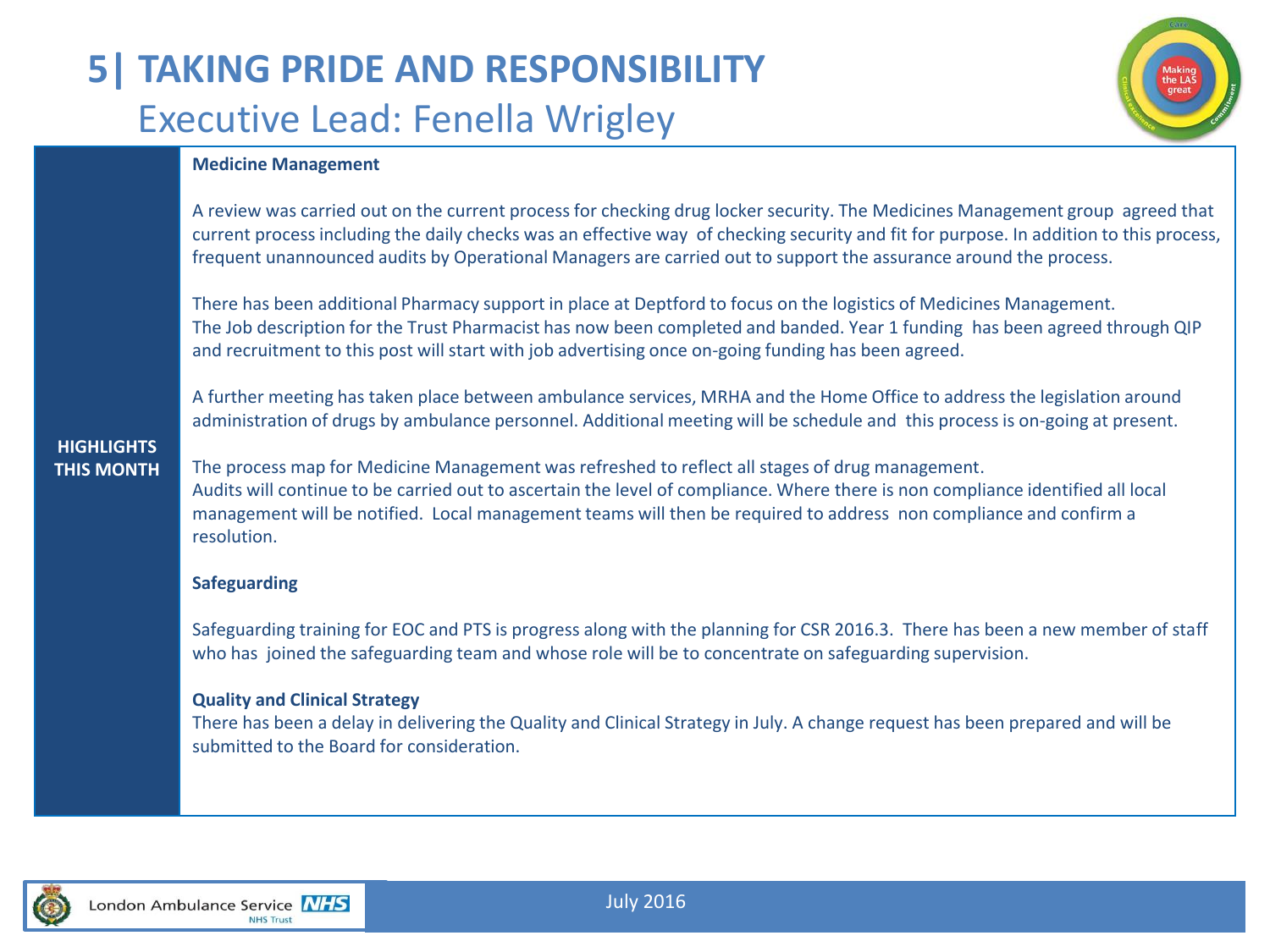### **5| TAKING PRIDE AND RESPONSIBILITY** Progress – July 2016



|                                                               | Lead                              |  | <b>July 2016</b> |                |                |                           |
|---------------------------------------------------------------|-----------------------------------|--|------------------|----------------|----------------|---------------------------|
| <b>Deliverable</b>                                            |                                   |  | <b>Complete</b>  | <b>Delayed</b> | <b>At Risk</b> |                           |
| <b>Clinical supervision</b>                                   | <b>Fenella Wrigley</b>            |  |                  |                |                | <b>Delayed</b><br>Develop |
| <b>Consent MCA</b>                                            | <b>Fenella Wrigley</b>            |  |                  |                |                | There ha                  |
| <b>Medicine Management</b>                                    | <b>Fenella Wrigley</b>            |  | 1                |                |                | Quality a<br>held wit     |
| Safeguarding                                                  | <b>Fenella Wrigley</b>            |  |                  |                |                | emerger<br>develop        |
| <b>Quality and clinical strategy</b>                          | Fenella Wrigley                   |  |                  | 1              |                | the Augu<br>strategy      |
| Operating model and clinical<br>education & training strategy | Paul Woodrow /<br>Karen Broughton |  |                  |                |                |                           |
| Developing the 111 Service                                    | Paul Woodrow /<br>Karen Broughton |  |                  |                |                |                           |

| <b>Outstanding actions</b>                                                                                                                                                                           | <b>July 2016</b> |                |                 |
|------------------------------------------------------------------------------------------------------------------------------------------------------------------------------------------------------|------------------|----------------|-----------------|
|                                                                                                                                                                                                      | <b>At Risk</b>   | <b>Delayed</b> | <b>Complete</b> |
| <b>Delayed</b><br>Develop the quality and clinical strate<br>There has been a delay in the develop                                                                                                   |                  |                |                 |
| Quality and Clinical Strategy. Some m<br>held with commissioners and NSHE ur<br>emergency care board to input into st<br>development. A change request will b<br>the August Board to extend the time |                  |                | 1               |
| strategy.                                                                                                                                                                                            |                  | 1              |                 |
|                                                                                                                                                                                                      |                  |                |                 |
|                                                                                                                                                                                                      |                  |                |                 |

| <b>Outstanding actions</b> |  |
|----------------------------|--|
|                            |  |

*Develop the quality and clinical strategy*

There has been a delay in the development of the Quality and Clinical Strategy. Some meetings have been held with commissioners and NSHE urgent and emergency care board to input into strategy development. A change request will be submitted at the August Board to extend the time to deliver the strategy.